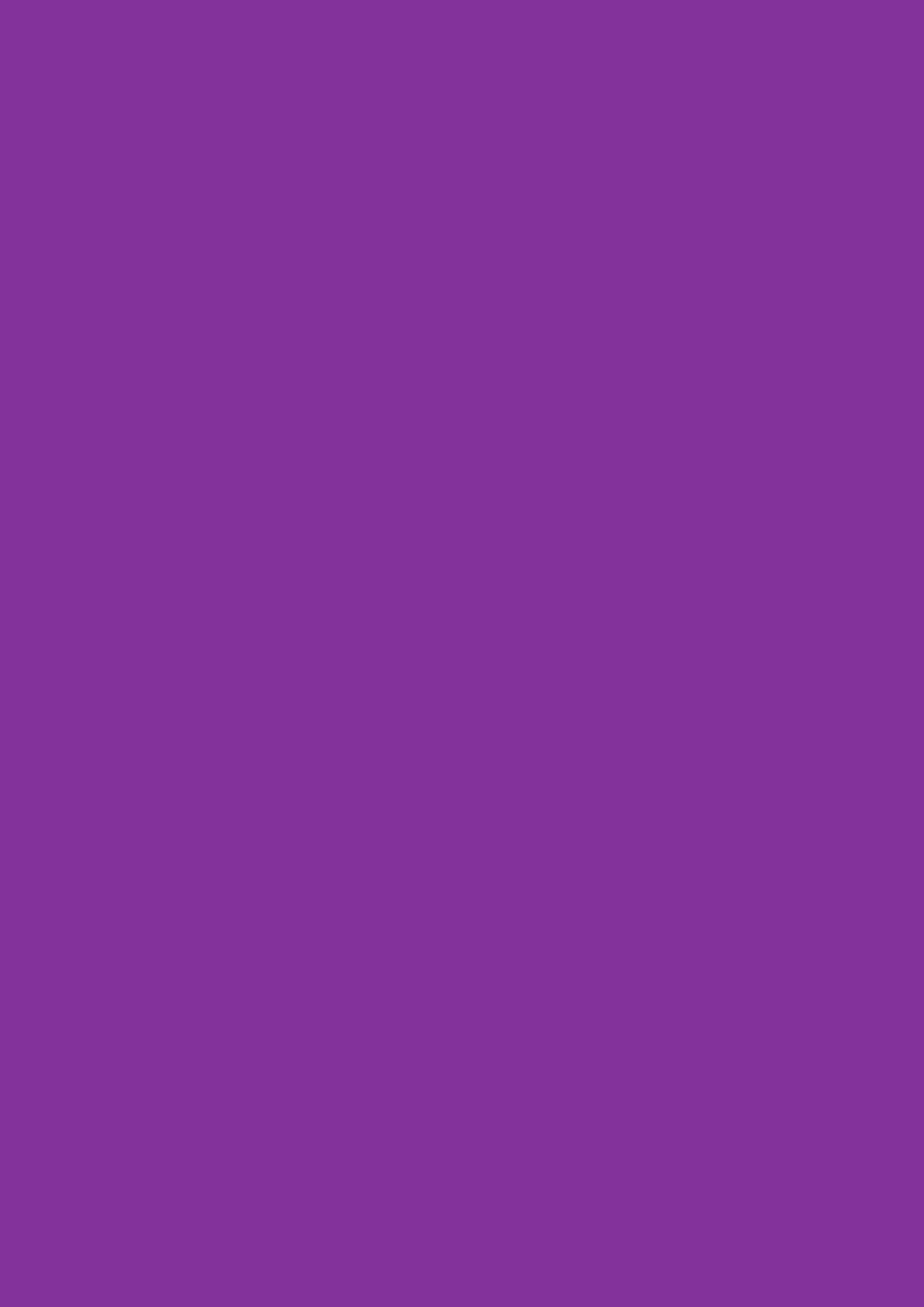# **Contents**

| <b>About WAIS</b>                                      | $\overline{4}$    |
|--------------------------------------------------------|-------------------|
| <b>About the Authors</b>                               | $\overline{5}$    |
| <b>Rethinking Organisations</b>                        | $6\overline{6}$   |
| Why do we need to rethink?                             | $\overline{L}$    |
| Providing support and services                         | 8                 |
| How organisations operate and support their employees  | <u>10</u>         |
| What helps you be your best self at work?              | 11                |
| Is citizenship our business?                           | <u>12</u>         |
| The 8 Habits of progressive organisations              | 15                |
| Outcomes from the 8 Habits Canvas                      | 16                |
| <b>Teal Organisations</b>                              | 18                |
| How you might begin?                                   | 21                |
| Rethinking organisations examples                      | $22 \overline{)}$ |
| <b>Deliberately Developmental Organisations (DDO)</b>  | 23                |
| How you might begin?                                   | 26                |
| Rethinking organisations examples                      | 27                |
| <b>Self-organising and participatory organisations</b> | 29                |
| How you might begin?                                   | 31                |
| Rethinking organisations examples                      | 32                |
| <b>Team development and team decision making</b>       | 33                |
| Team agreements                                        | <u>34</u>         |
| Coaches instead of managers                            | 35                |
| Team development plan                                  | <u>36</u>         |
| Making decisions as a team                             | <u>37</u>         |
| Decision making styles                                 | 38                |
| How you might begin?                                   | 41                |
| Rethinking organisations examples                      | 42                |
| Concluding reflections                                 | 43                |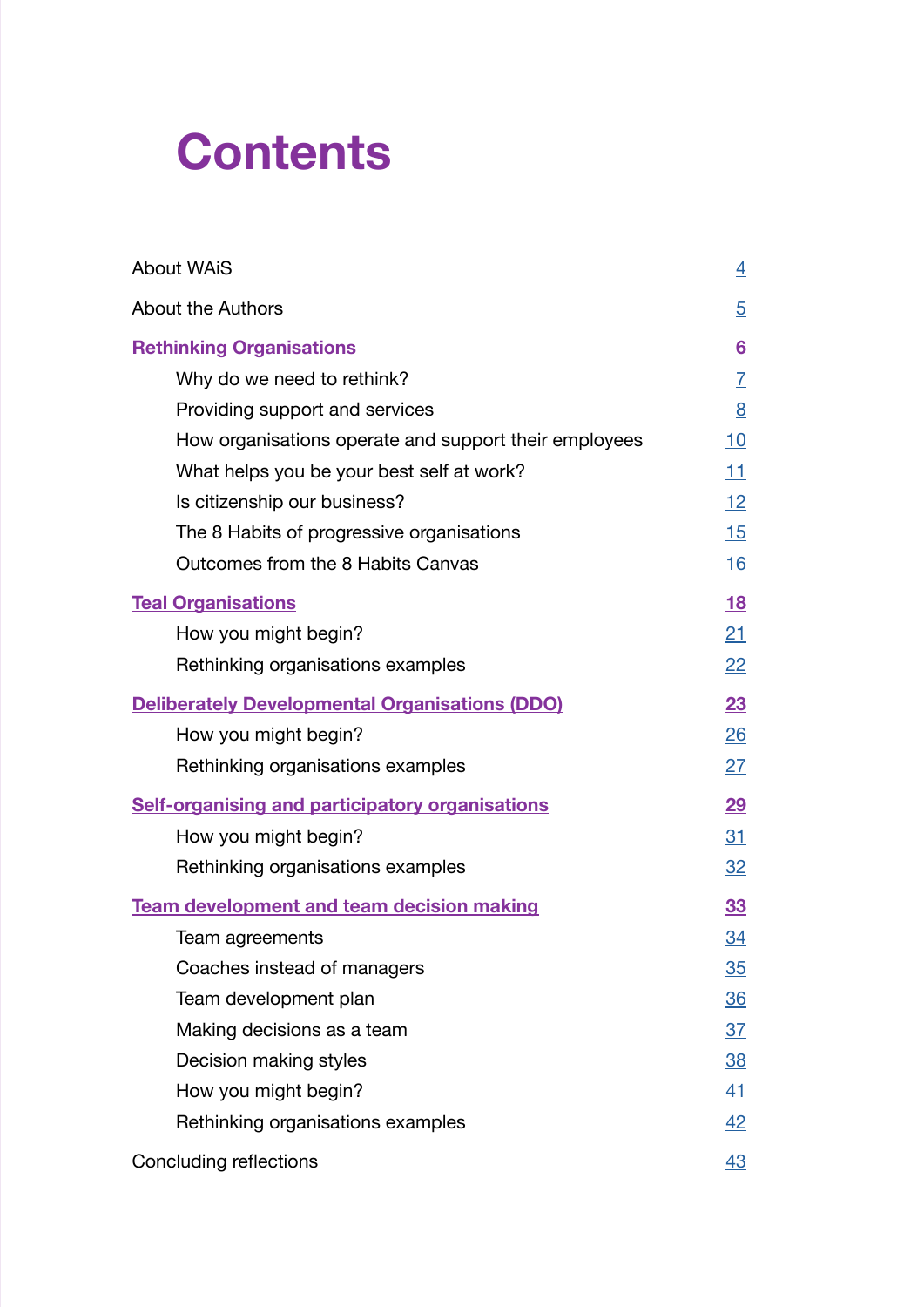# <span id="page-3-0"></span>**About WAiS**

Western Australia Individualised Services (WAiS) is a member based organisation working in partnership with people, families, service providers and government to promote and advance individualised, self-directed supports and services.

WAiS has a significant role in supporting the human services sector to explore contemporary practices to further develop approaches that assist people to live full lives in society.

Over the last 10 years, WAiS has supported a range of organisations who provide support services to people with a disability, people who require psychosocial support and / or older people. Many of these organisations are not for profit, with a mission and purpose typically focused on social justice and intending to assist people who are typically pushed to the edges of our society to find their place and live a life of meaning and purpose.

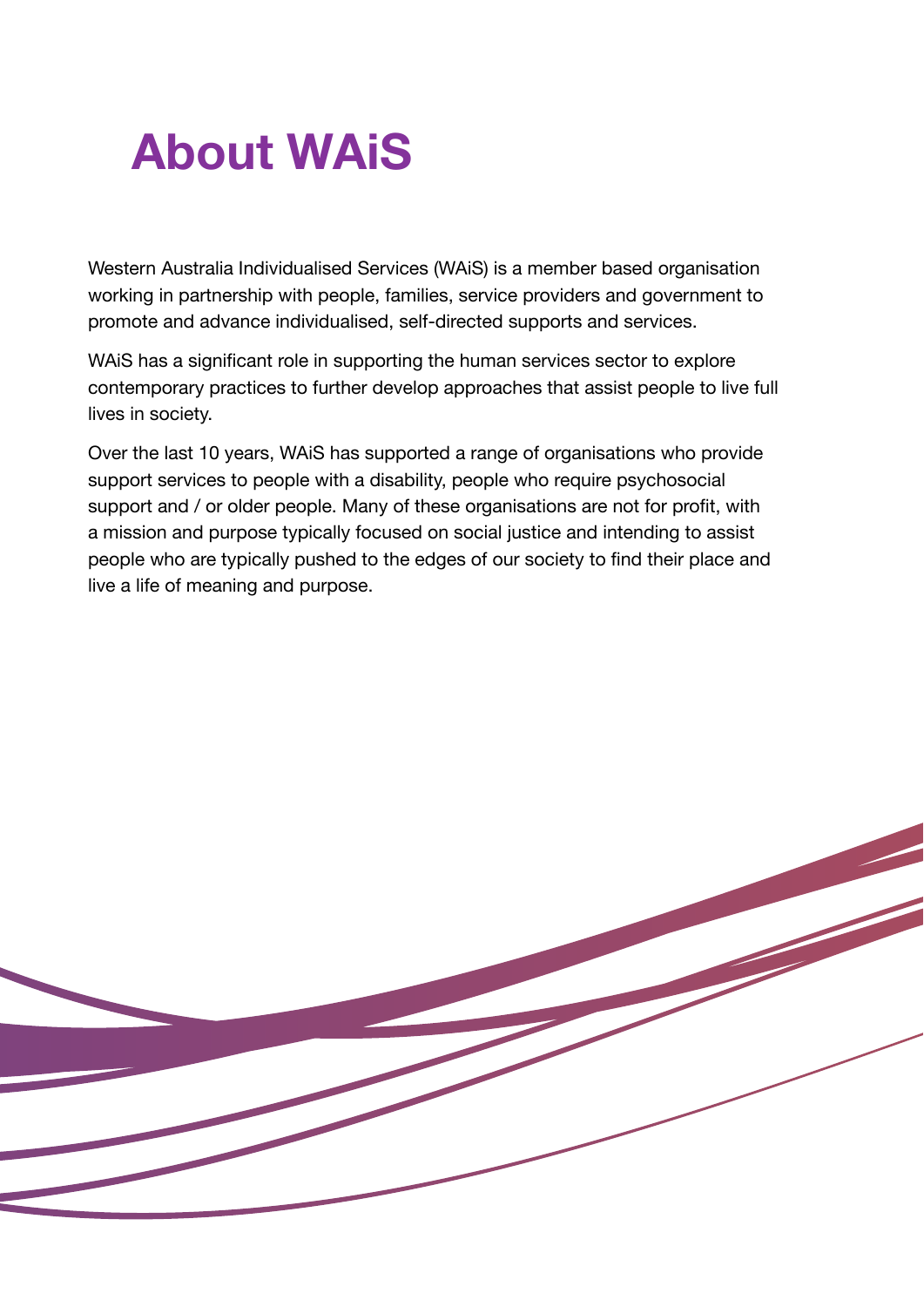# <span id="page-4-0"></span>**About the authors**

### **Kate Fulton**

Kate Fulton is a prominent thinker in the Human Services sector in Australia and the UK. Kate has worked in Human Services for over 20 years and as an Associate of WAIS for over six years. Kate is a Fellow of the [Centre for Welfare](https://www.centreforwelfarereform.org/)  [Reform](https://www.centreforwelfarereform.org/) sharing her learning in a range of publications including Architecture for Personalisation.

Kate's work is committed to enhancing citizenship for all and over the last four years Kates focus has been on working to really understand what citizenship for all people including those who work in human services takes to actualise. Kate is co-founder of [Citizen Network](https://www.citizen-network.org/) a global non-profit cooperative movement, formed to create a world where everyone matters – where everyone can be an equal citizen.

Kate is also a leader with [Avivo](https://www.avivo.org.au/) a Western Australian Support Provider who is on a journey of transformation to radically change the assumptions, beliefs and conditions that many support workers are expected to work within. Avivo continues to provide the real space and experience to practice all that rethinking organisations is promoting.

**[kate@brightsouls.co.uk](mailto:kate%40brightsouls.co.uk?subject=) [k.fulton@waindividualisedservices.org.au](mailto:k.fulton%40waindividualisedservices.org.au%20?subject=)**

#### **Susan Basterfield**

Having lived and worked in 20 different countries, Susan chose New Zealand as home in 2003. Susan serves the [Enspiral](https://enspiral.com/)  [Foundation](https://enspiral.com/) – a global entrepreneurs collective – as a Director and Ambassador and does her work from within an Enspiral Venture – [Greaterthan](https://www.greaterthan.works/).

As a catalyst and convener, she helps individuals and organisations release potential through participatory creation – unique manifestations of ways of working and being beyond traditional hierarchical models. These include ongoing experiments in Self-Management, Agile Beyond Tech, Deliberately Developmental Organisations, and Facilitative Leadership. She is a prolific writer and speaker, and has shared her experiences from India to Korea, Canada to Chile, Sweden to Australia and most places in between.

Susan is the co-author of Reinventing [Scaleups: Radical Ideas for Growing](http://www.reinventingscaleups.com/)  [Companies](http://www.reinventingscaleups.com/) and [Better Work Together: How](http://www.betterworktogether.co/)  [the Power of Community can Transform](http://www.betterworktogether.co/)  [your Business](http://www.betterworktogether.co/). She's the creator and convener of the Practical Self-Management Intensive at [Leadwise Academy](http://www.leadwise.co/).

She holds a BA in Communications, a Postgraduate Diploma in Teaching and Learning, and in 2015, received the Perkins Award for most exceptional body of work in the second cohort of Seth Godin's altMBA.

#### **[susan@enspiral.com](mailto:susan%40enspiral.com?subject=)**

WAIS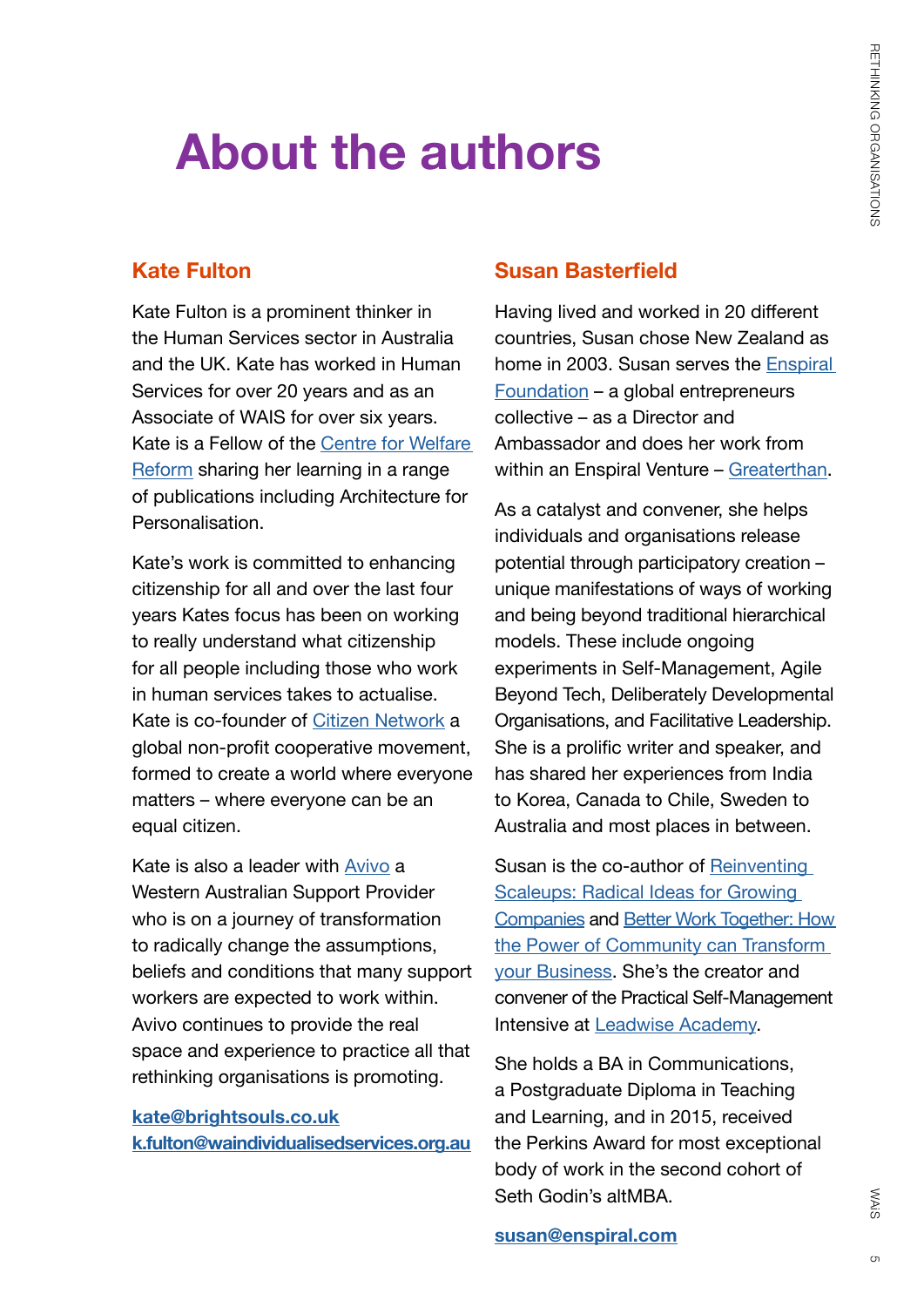# <span id="page-5-0"></span>**Rethinking organisations**

In 2018, WAiS designed and delivered a program called Rethinking Organisations. The aim of the program was to assist Support Providers to explore alternative organisational theory and practices that could potentially benefit the human services sector.

The program drew on many leading thinkers and many successful organisations globally who have individual development and autonomy at their heart. We also drew on the experiences of the participating organisations who all strive to do better with the resources they have, to ultimately create working places that support all employees to do their best work.

This resource aims to share some of the learning, both the theory and the practices, that the participating organisations explored.

We thank the participating organisations in Western Australia who shared their learning and experiences along the way including:

- Accessability
- Atlas
- Avivo: Live Life
- Chorus
- Community Living Association
- Connecting Communities Home Care Inc.
- Mosaic Community Care Inc.
- The Multicultural Services Centre
- My Place
- One2One
- St. Jude's Disability Services
- Southern Districts Support
- Uniting Care West

• Enable WA

This program of work and resource would not have been possible without the support of Western Australia Department of Communities.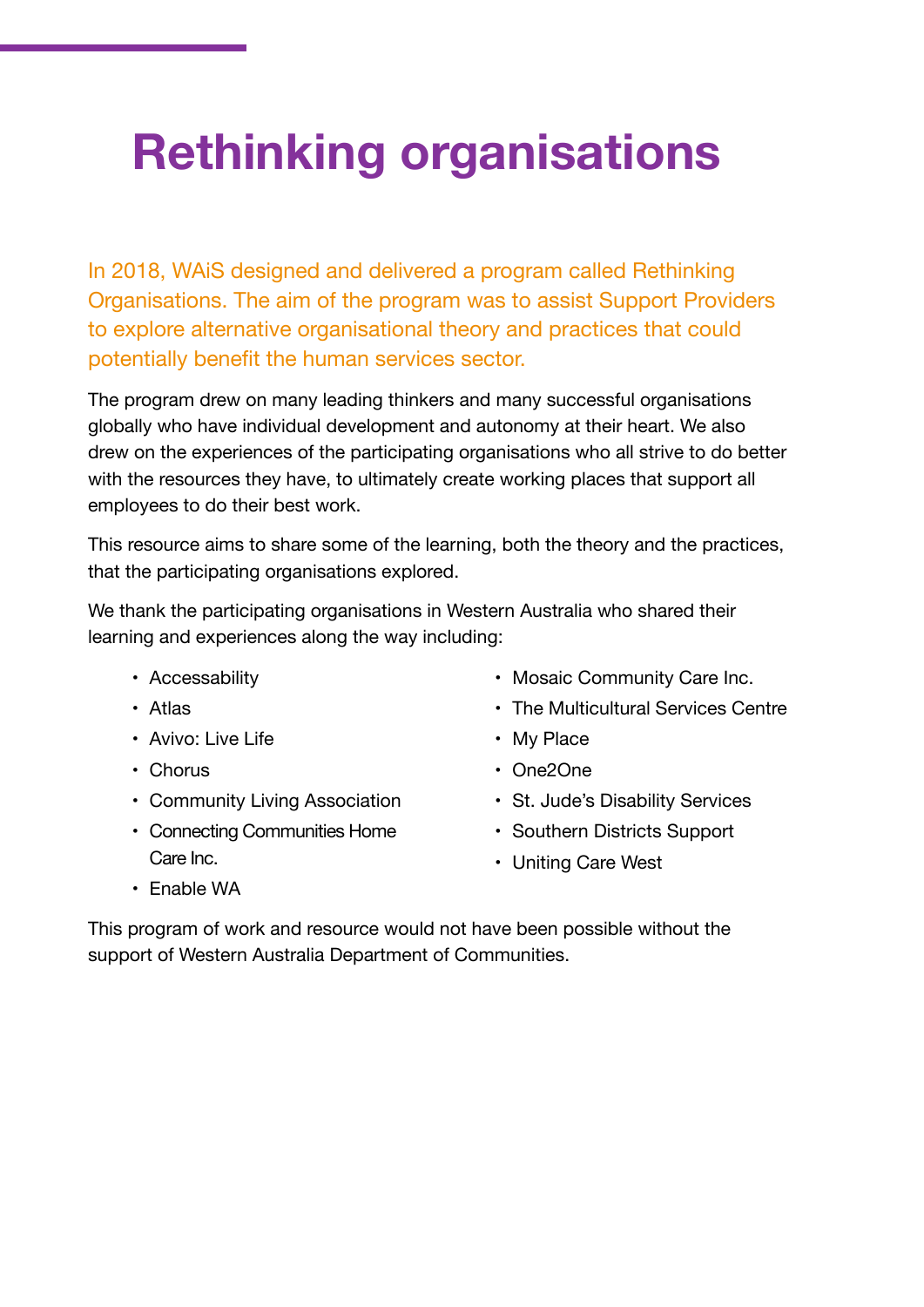# <span id="page-6-0"></span>Why do we need to rethink?

As Australian Human Services undergo radical changes with the introduction of reforms, such as the National Disability Insurance Scheme, assisting people with a disability or people who require psychosocial support; and Consumer Directed Care focused on supporting older people, it has proved to provide a disruption to business as usual.

The reforms have provided opportunities to organisations, not only to reconsider how they provide support and services, but also how they do business – how they operate and support their employees.

Rethinking Organisations supported participating organisations to do exactly this:

- Consider what they provide and how this assists people and families
- Explore how the organisation itself operates and supports their employees to do a great job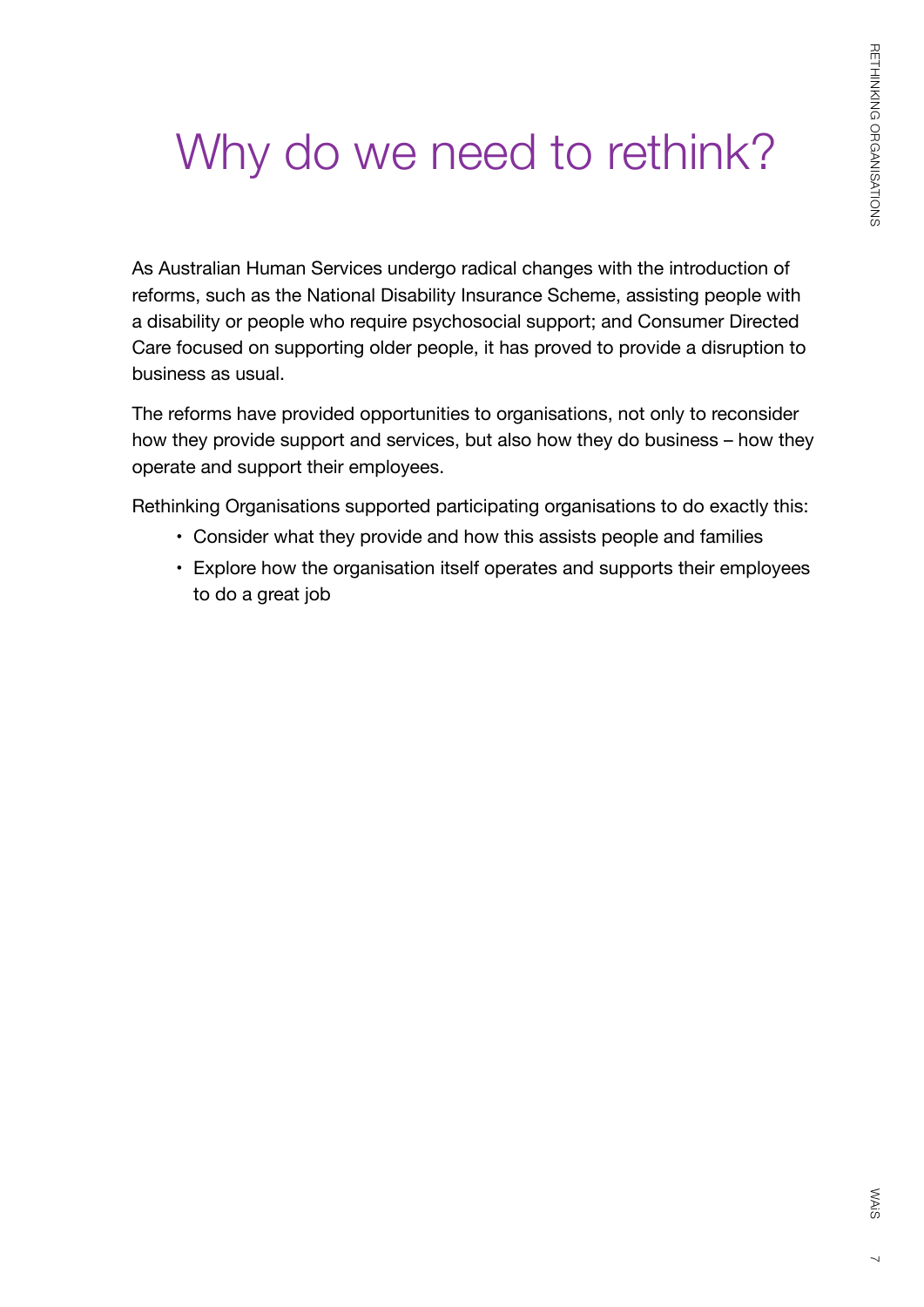### <span id="page-7-0"></span>Providing support and services

WAiS' long term friend and ally, [Simon Duffy](https://www.centreforwelfarereform.org/about-us/centre-team/simon-duffy.html), provided a framework for us to consider what we need to pay attention to, in striving to develop a good life for people who are typically marginalised. Many Support Providers have adopted this framework as the foundation for assisting people and families to develop their own citizenship. The keys to citizenship1 include;

#### **Freedom**

Being a citizen means being in control of your own life – being able to make decisions, make mistakes, make your own way. Everyone can be in control – especially if we listen to those who know and love the person most.

### **Direction**

Being a citizen means having a life of meaning – your own meaning. When our lives don't fit our passions, interests and abilities, we are diminished – but if we can find a path that is right for us then we help other people to see us with respect.

**Money**

Money is important but may be not for the reason we all think. Money gives us the means to be independent, to set our own course and to achieve our own goals. But too much money is an obstacle to citizenship – mad consumers and millionaires aren't citizens – but citizens do pay their own way.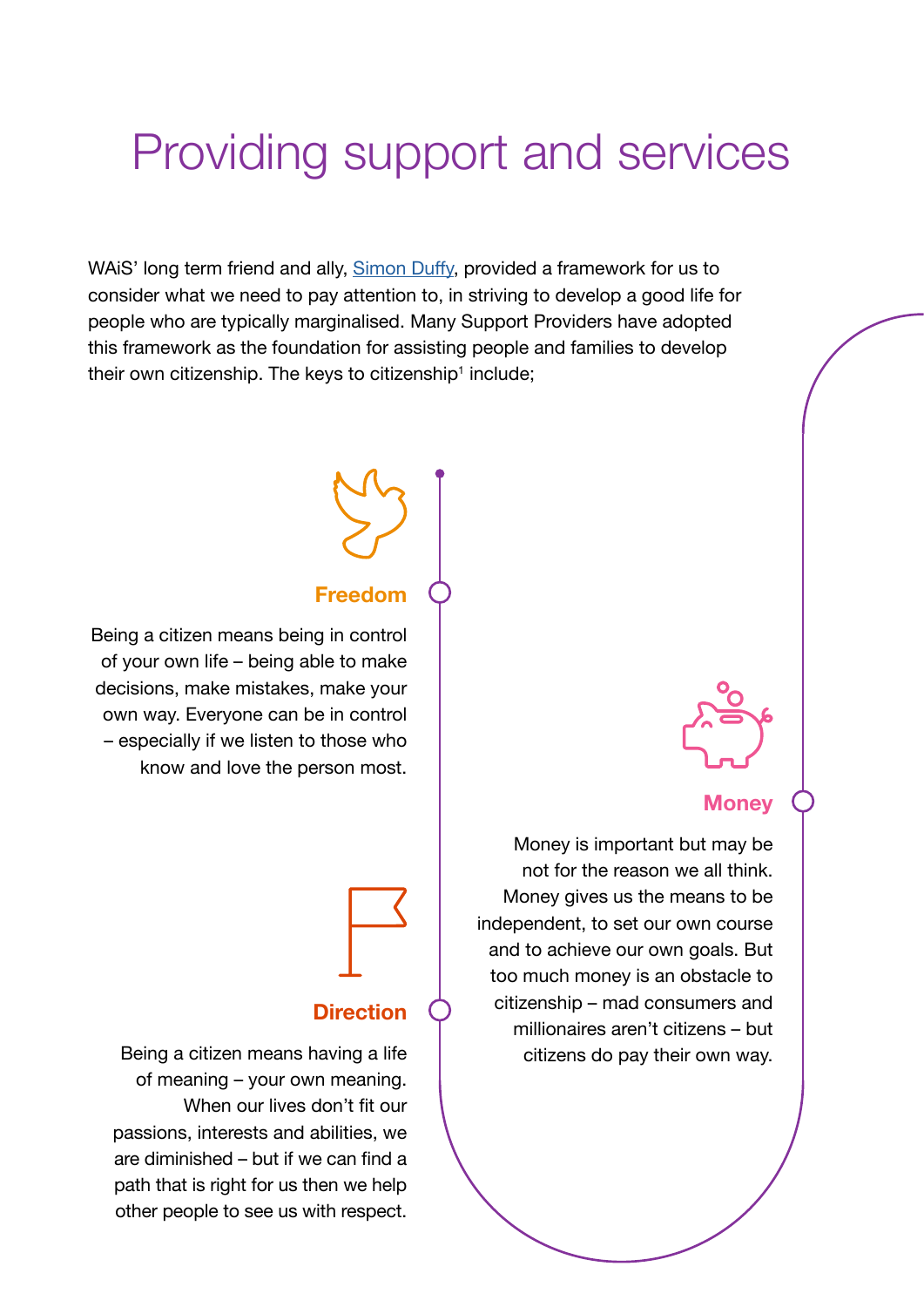### **Home**

We all need a place we can call our home, not just a shelter, but a place where we can have privacy, where we can be with those we love, where we belong. When we have no home, we appear almost rootless and disconnected – when we say someone has gone into 'a home' we mean they've lost their home.



### **Help**

We live in a world where we imagine that needing help is bad, even though we all need help every day and the giving and receiving of help from others is the key to a good society. The challenge today is to get help without having to give up your citizenship.

### **Love**

The beginning and the end of citizenship is found in love. Through meeting, working with and joining in with other people we can form relationships, friendships, find lovers and make a family. Love is also the best guarantee of bringing into existence a new generation of citizens to help build a better world.



### **Life**

By giving something back to our community we can really help others to understand our worth, and there are so many more ways to give back than we think. We can contribute by just being there, by buying, by joining in, by working, by laughing or even by crying. But we cannot contribute if we are absent.

 $\circ$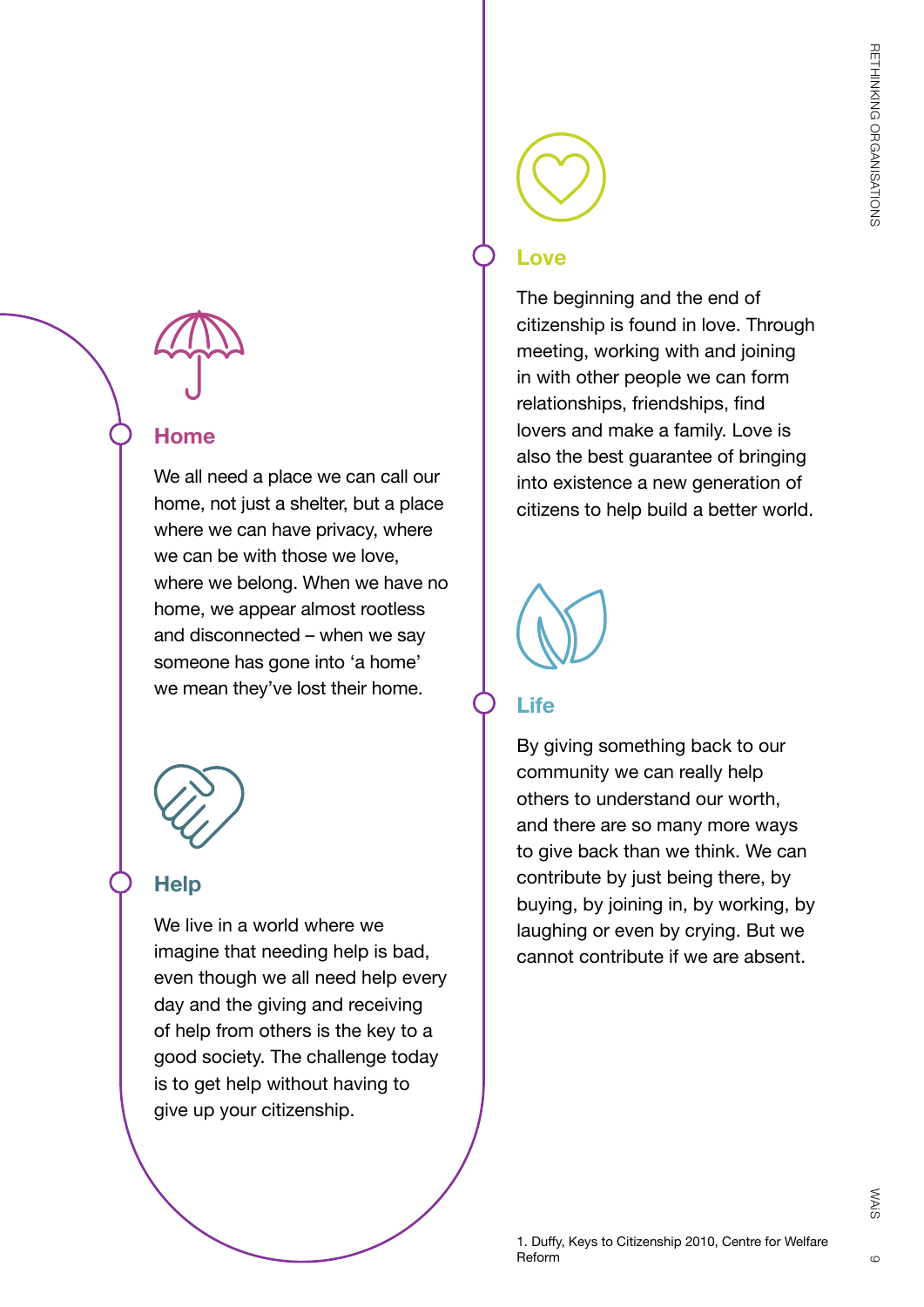### <span id="page-9-0"></span>How organisations operate and support their employees

Research across human services has a long history of providing the evidence of the critical need for people providing support to others to be recognised and valued for the work they do. A recent study into the effectiveness of [Positive Behaviour](http://www.disability.wa.gov.au/disability-service-providers-/for-disability-service-providers/services-for-disability-sector-organisations/positive-behaviour-strategy/)  [Support in Western Australia](http://www.disability.wa.gov.au/disability-service-providers-/for-disability-service-providers/services-for-disability-sector-organisations/positive-behaviour-strategy/) echoed the need for organisations to invest in positive cultures and engaged employees to really see the benefit of Positive Behaviour Support. recent abuse scandals within Human Services demonstrate the tragic consequences of disengaged employees.

Gallup $^{\rm 2}$  argues that in Australia, at best, 63% of the workforce is disengaged and up to 24% actively disengaged – leaving only 13% of employees engaged. This is valuable information for anyone leading and supporting a human service organisation.

#### So what can we do to support employees to engage and be able to do their best work?

With the active support of Avivo, a Support Organisation in Western Australia, we explored in greater detail the experience of Support Workers both those who were working alone and as members of a support team.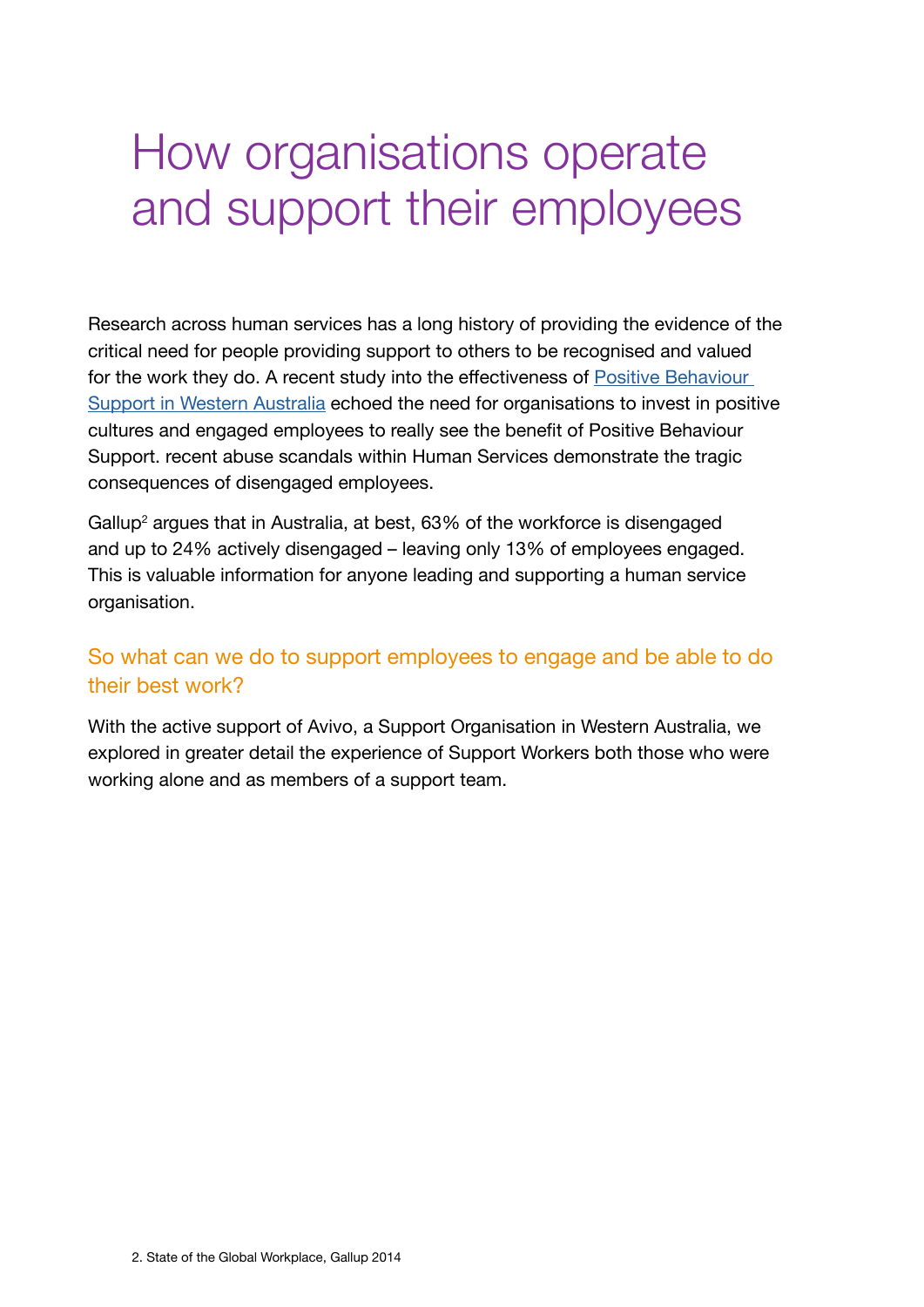# <span id="page-10-0"></span>What helps you be your best self at work?

We asked the Support Workers who provided direct support to people and families, what helps you be your best self at work?

The following themes emerged:

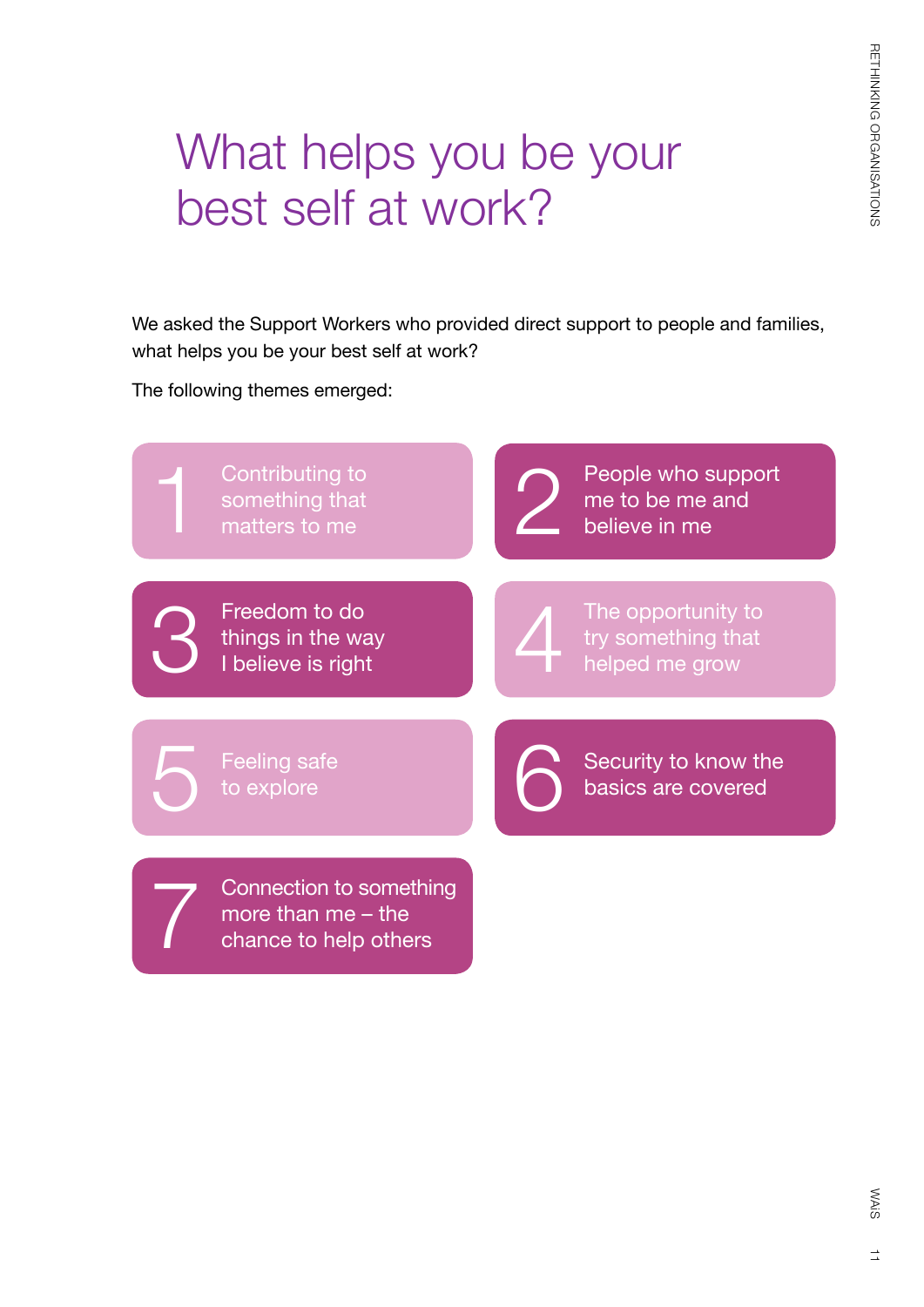### <span id="page-11-0"></span>Is citizenship our business?

Not surprisingly, although different wording is evident, the themes from the Support Workers are the same elements as the areas we need to pay attention to, to live life as an 'active citizen' as described in the keys to citizenship.

### This demonstrates that the elements of citizenship in life matter just as much in the world of work.

Many people working in Human Services would describe traditional organisations as hierarchical, autocratic and far from self-directed. This is incredibly worrying given the purpose of most organisations in the sector is focused on enhancing and promoting self-direction.

Rethinking Organisations created an opportunity for small groups working within organisations to explore how we practice and support each other to do our work.

The program began by highlighting the potential reality for people working as Support Workers. We found examples that work directly against what we are beginning to understand really helps people be their best self at work – including four to five layers of supervisors or 'management', which leave Support Workers with limited authority or influence. Decision making is often far removed from the critical partnership at the heart of the support relationship – the person and the Support Worker, resulting in delayed, protracted and potentially inaccurate decision making. Support Workers who are disconnected from their colleagues with limited 'team' time due to the related expense.

Throughout the program, we learned from some amazing practitioners who generously shared their learning, insights and organisational practices, many of whom work outside of the human service sector.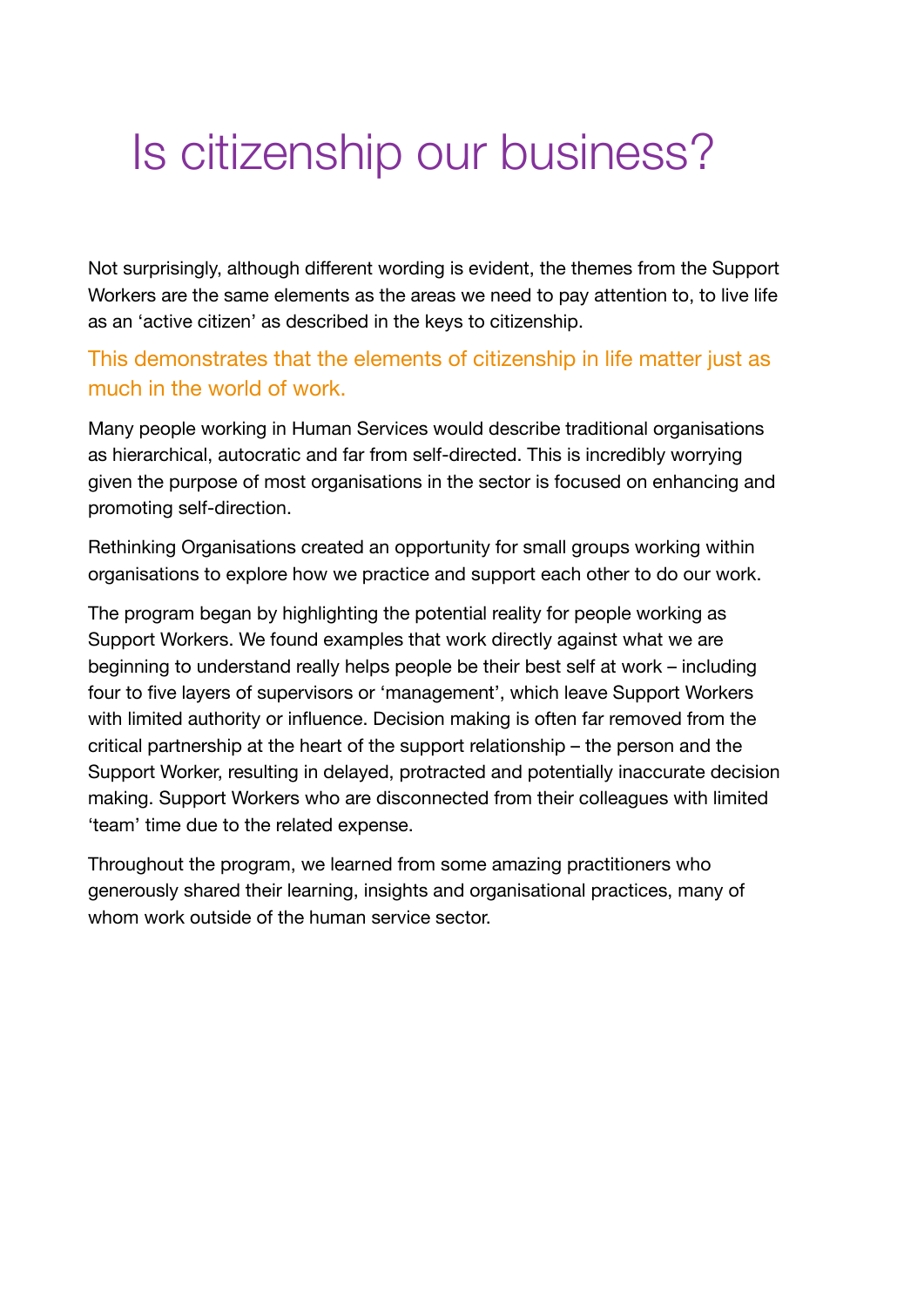#### **Keys to citizenship What helps me be my best self at work? Money**  $\frac{1}{2}$ , Money gives us the means to be independent, to set our course and to achieve our goals Terms and conditions – Security to know the basics are covered Life  $\bigwedge$  By giving back to our community, we can help others to understand our worth, we can contribute in many ways Contributing to something that matters to me **Freedom**  $\mathcal{N}_{\Omega}$  Being a citizen means being in control of your own life – being able to make decisions, make mistakes, make your own way Freedom to make decisions and do things in the way I believe is right Help  $\bigcirc$  The giving and receiving of help from others is the key to a good society People who support me to be me and believe in me and the chance for me to help others Home **AN** We all need a place we can call our home, where we belong. When we have no home we appear almost rootless and disconnected. A place where I feel safe to explore and be me Being a citizen means having a life of meaning – your own meaning The opportunity to try something that helped me grow and develop in the direction I can **Direction** Love  $\sim$  The beginning and end of citizenship is found in love – through meeting, working with, joining in with others, we can Connection to something more than me, my colleagues, team and wider community

form relationships, friendships, find lovers and make a family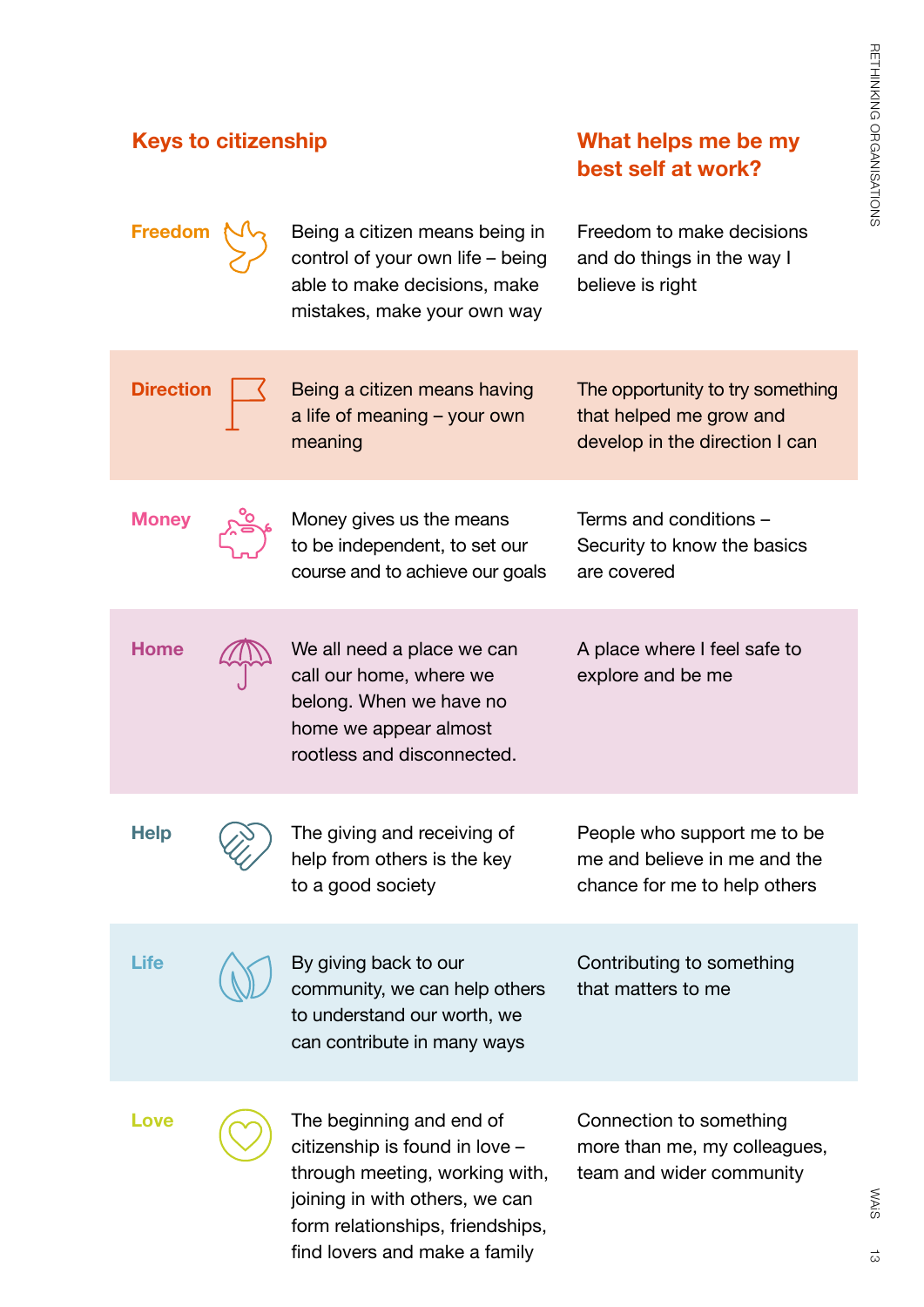The practitioners graciously allowed us to record our sessions, (with the exception of the Corporate Rebels who were a live workshop) and links to the recordings are provided here and include:

#### Pim de Moree and Joost Minnaar

Corporate Rebels who research the world's most progressive organisations and support others to learn from these and begin experimenting with different ways of working.

#### [Bryan Ungard](https://vimeo.com/311582788)  $\blacktriangleright$

Chief Purpose Officer of Decurion a Deliberately Developmental Organisation based in Los Angeles, California.

#### [Jos de Blok](https://vimeo.com/311390916)

CEO of Buurtzorg a community nursing organisation, based in the Netherlands with over 1400 staff who operate as self-managed teams.

#### [The Tautoko Services Team](https://vimeo.com/337481149) ▶

A New Zealand based human services organisation who are a year into their transformation to self-organisation.

#### [Doug Kirkpatrick](https://vimeo.com/311563981) ▶

A leader of Morningstar, a tomatoprocessing factory with a seasonal staff of up to 3000 who organise entirely as self-managing teams.

#### [Erwin van Waelleghem](https://vimeo.com/311609939)

Introduced the notion of selfmanagement and teal practices into the Belgium Police Force.

#### [Helen Sanderson](https://vimeo.com/311612594) ▶

CEO of Wellbeing Teams a UK initiative of self-managed support teams providing domiciliary care.

Undoubtedly, Rethinking Organisations enabled participating organisations to explore contemporary organisational theory and the opportunity to connect to real organisations practicing alternative approaches.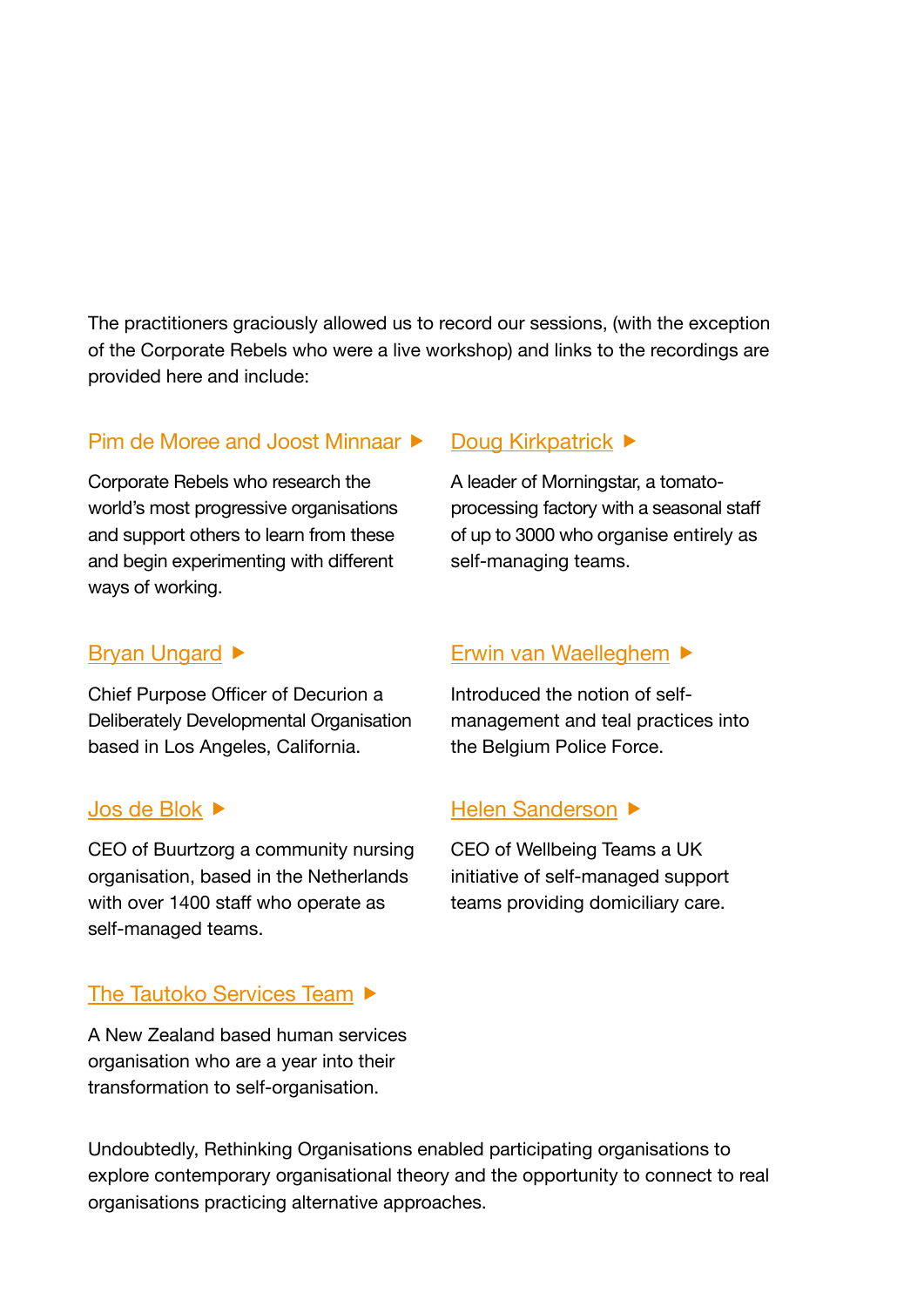# <span id="page-14-0"></span>The 8 Habits of progressive organisations

Pim de Moree and Joost Minnaar are the founders of [Corporate Rebels.](https://corporate-rebels.com/) Pim and Joost connected with the Rethinking Organisations program and shared their view of the 8 Habits that they've seen in progressive organisations around the world.

They asked participating organisations to consider their organisations and where they might be today if they decided to move from traditional management paradigms to more progressive and contemporary practices.

By completing the [8 Habits Canvas](https://corporate-rebels.com/the-8-habits/), organisations considered areas they want to focus experiments on (throughout the course of the program) to move from the old to the new.

### **8 Habits**



 $\vec{0}$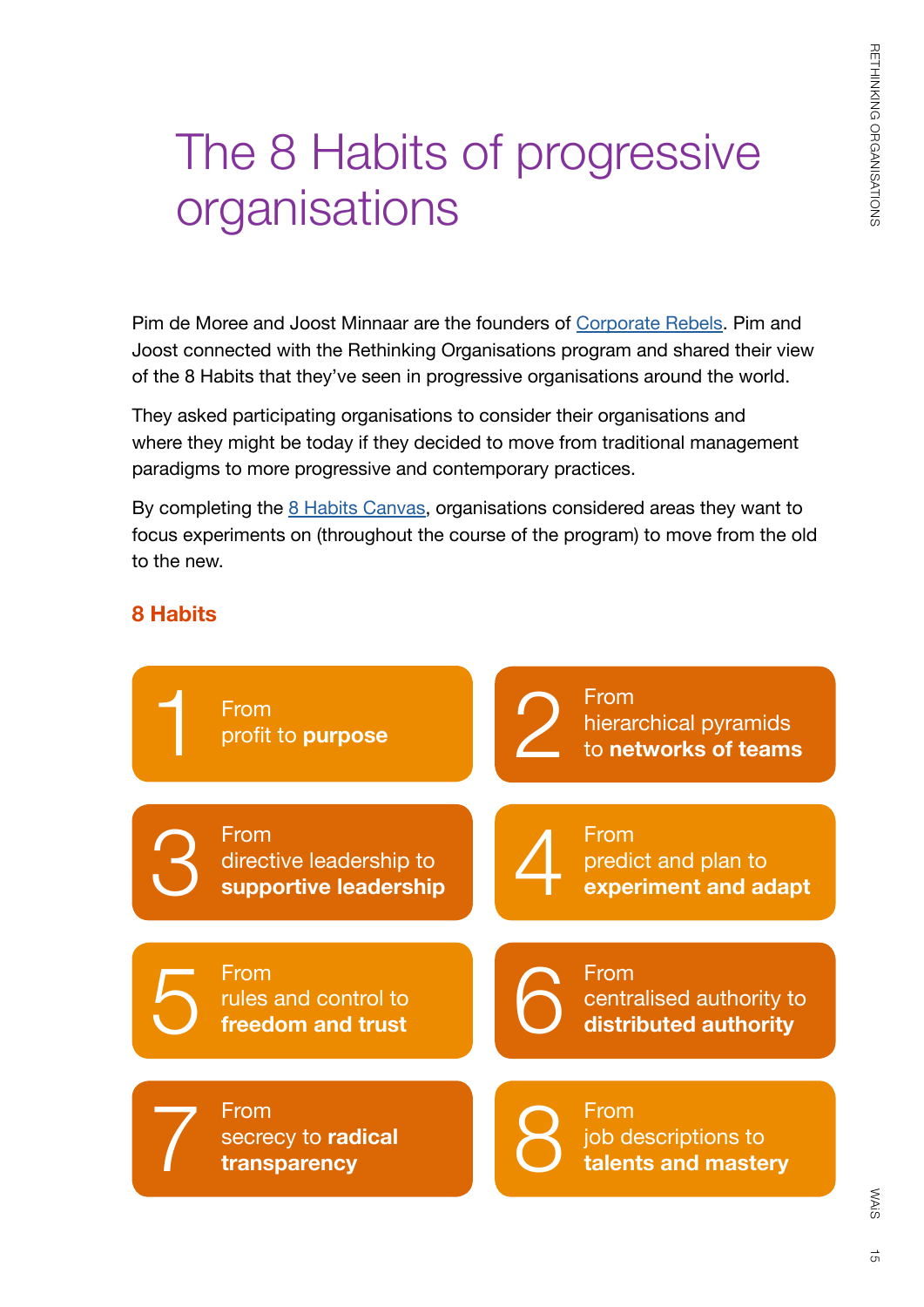### <span id="page-15-0"></span>Outcomes from the 8 Habits Canvas

In a Human Services context participating organisations had a plethora of ideas and experiments (and how to measure them) including:

### St Judes – A focus on Supportive Leadership

Evaluate your manager – send out a survey and measure through discussions after the feedback.

#### Mosaic – Radical Transparency

Share the financials each month with each service to support ownership and transparency. Create a dashboard graph with percentages to share at the monthly house meeting. Begin small. Measure through a pre and post survey, e.g. how much influence etc.

#### Chorus – Distributed Authority

Testing current approval process for policy. 1) set up a SharePoint site for policies to contribute 2) old way will continue for a number of policies. Measure by looking at how many people engage in the new way.

### One2One – Mapping the team's talents

2 teams – face to face conversations, measure through engagement.

#### Avivo – Experiment and Adapt

20% rule – 10% an experiment to see if ring fencing time and see what the outcome is by measuring and reflecting on the impact on our work and life.

#### Community Living Association – Network of Teams

One coordinator to pilot selfmanagement of their own role and the team. Measure by satisfaction of current team (job satisfaction).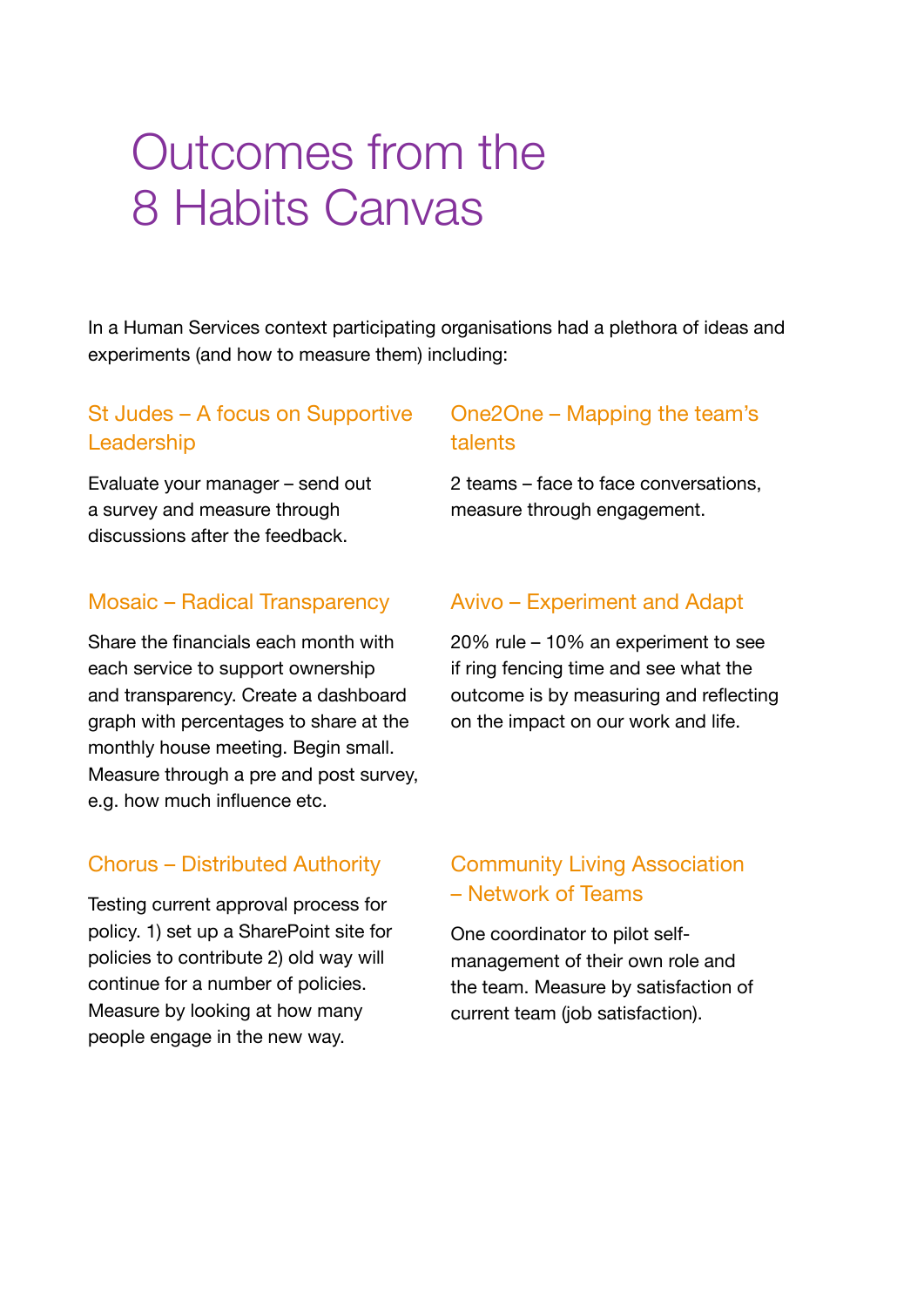### My Place – Distributed Authority

Prepaid credit card for three teams. Look at claims over the past month. Also measure morale and explore what happens for team members.

### Southern District Support – Distributed Authority

Coordinator for NDIS has the approval without it going up the chain.

### The Multicultural Services Centre – Distributed Authority

Empower Support Workers to make some decisions. Explore together what they might need to be able to feel comfortable making decisions, e.g. support plans etc.

### Uniting Care West – Distributed Authority

Mapping situations/decisions across one team leader – where and to whom might they be distributed?

#### Enable – Network of teams

Taking one team and see what it would take for the team to selfmanage – discuss hours, skills, teach note taking etc.

The experiments demonstrate that any organisation can take small, low risk steps in areas that they suspect might have an impact. Further understanding of how these experiments developed is documented throughout this resource.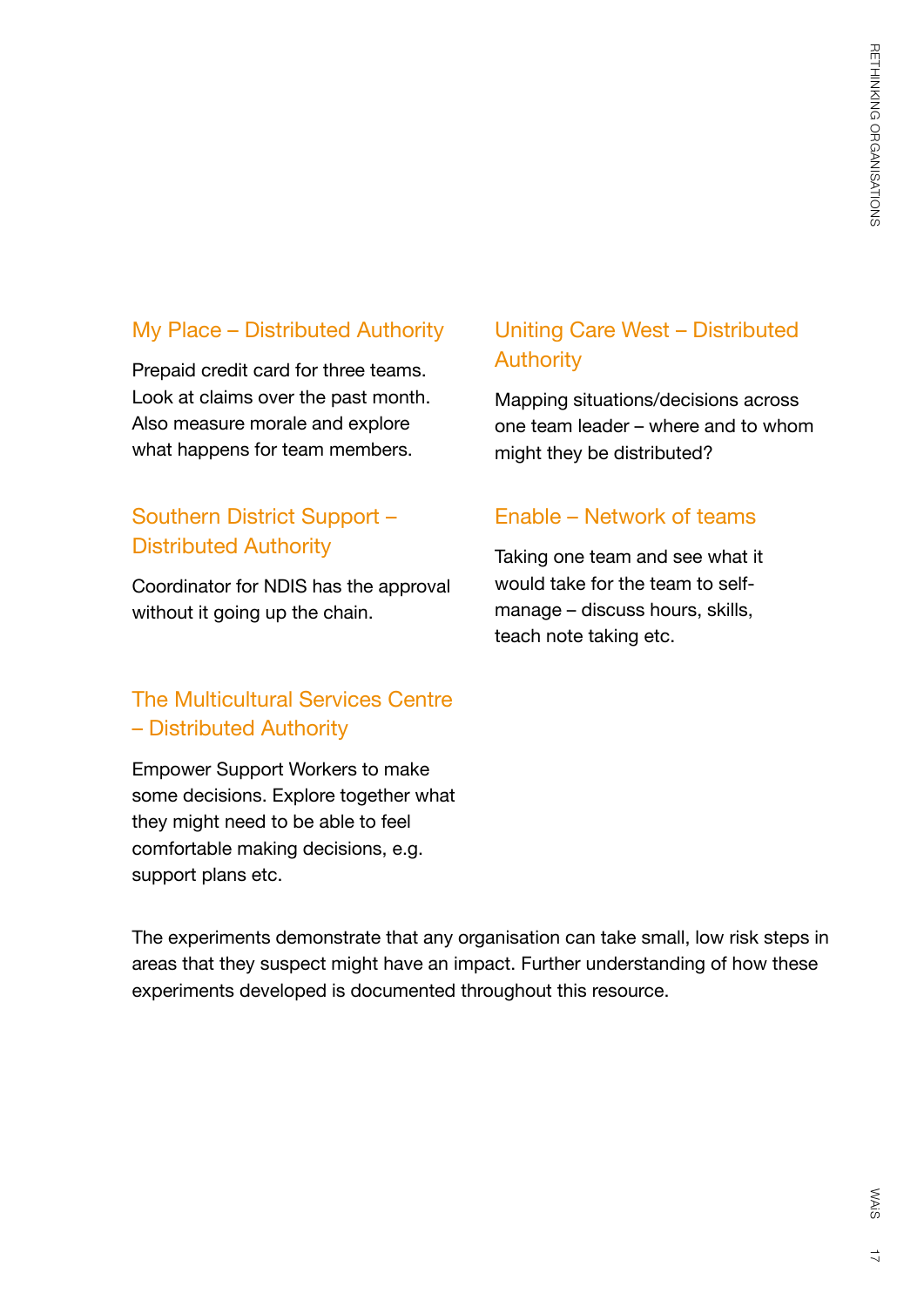# <span id="page-17-0"></span>**Teal Organisations**

[Reinventing Organisations](http://www.reinventingorganizations.com/) by Frederic Laloux identifies the evolutionary conditions for transformation to Teal, where fear is replaced by the capacity for trust, thereby relinquishing our need to control others.

Integral theory, metaphors for evolution, wholeness and vulnerability, self-organising management, work and teams, personal accountability, purpose-centered work – all come together in this breakthrough exposition. Using real-world examples of organisations that are pioneering the paradigm of self-management, Laloux shows us what is possible when we are fearless in the pursuit of taming ego, ensuring we are valuing our 'inner compass' when making decisions, and feeling brave enough to bring all of who we are to the work we do.

Frederic Laloux was working as consultant for McKinsey. Through his work, he began to see patterns in companies organising in non-traditional ways. He took a deep interest in the subject and eventually left McKinsey to research these organisations full-time. His exploration led to the writing of Reinventing Organisations. The book has been defined by many as a game changer in the advancement of an eco-systemic approach to business.

Frederic's writing is centered on three breakthroughs: Self-management, Wholeness and Evolutionary Purpose. Rather than being presented as a defined system, Teal is a philosophy and way of being as an organisation.

Self-Managing organisations, in the Teal context, are built on a foundation of mutual trust. Workers and employees are seen as reasonable people that want to do good work and can be trusted to do the right thing. With that premise, very few rules and control mechanisms are needed. And employees are energised to make extraordinary things happen. The practice of self-management should provide a level of increased 'safety' for us to show up to work with more expressions of our

"The most exciting breakthroughs of the twenty-first century will not occur because of technology, but because of an expanding concept of what it means to be human."

– John Naisbitt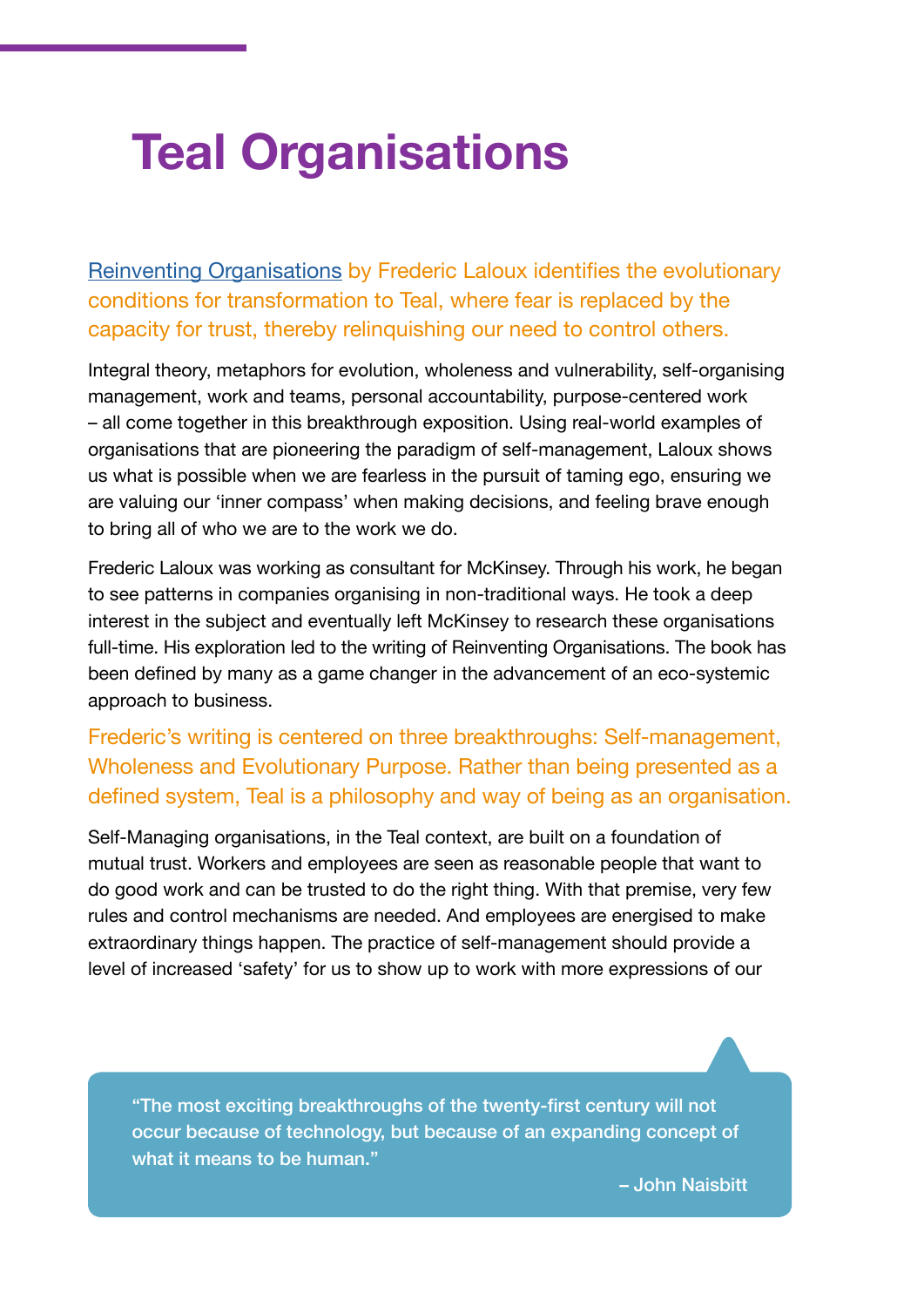"Helping home-based patients become healthy and autonomous."

– Buurtzorg, healthcare org

"Use business to inspire and implement solutions to the environmental crisis." – Patagonia, clothing retailer

"Two fundamental purposes: the first is to provide meaningful work in the area of Hallencourt, a rural area in northern France where good work is rare; the second is to give and receive love from clients" – FAVI, foundry and engineering firm.

individual gifts and perspectives, our Wholeness. If we are not having to play the politics of a traditional command-and-control hierarchical structure, we can be safe to be more our 'whole selves'.

Consider this perspective: "Every time we leave a part of us behind, we cut ourselves off from part of our potential, of our creativity and energy". The richness of these perspectives in the workplace allows more than the rational perspective to be in play when considering options, making decisions, or planning strategy. Wholeness provides another lens on the dichotomy of having to balance our work with our life.

If work is so unpleasant one has to balance it with something else, perhaps it's because we consider work a place safe enough to only show one facet of our whole self. The ability to bring our playful self, or our creative self to work, might allow us to attend to our work as a reflection of our life, not a fenced-off part (or vice versa).

When we look at our organisations not as machines to be optimised, with static parts and cogs aligned for a binary purpose, but rather as a living organism or even ecosystem, we can see the Evolutionary Purpose of the organisation. Margaret Wheatley says: "Like any living system, every organisation co-evolves. Its character and capabilities emerge as it plays with possibilities."

The evolutionary purpose of a Teal organisation reflects the deeper reason the organisation exists. It relates to the difference it wants to make in the community it operates in, as well as in the marketplace it serves. It is not concerned with competition or outperforming others; it is serving the 'greater good' that matters. Some examples (from the **[Reinventing Organisations Wiki](http://reinventingorganizationswiki.com/Main_Page)**) are above.

WAIS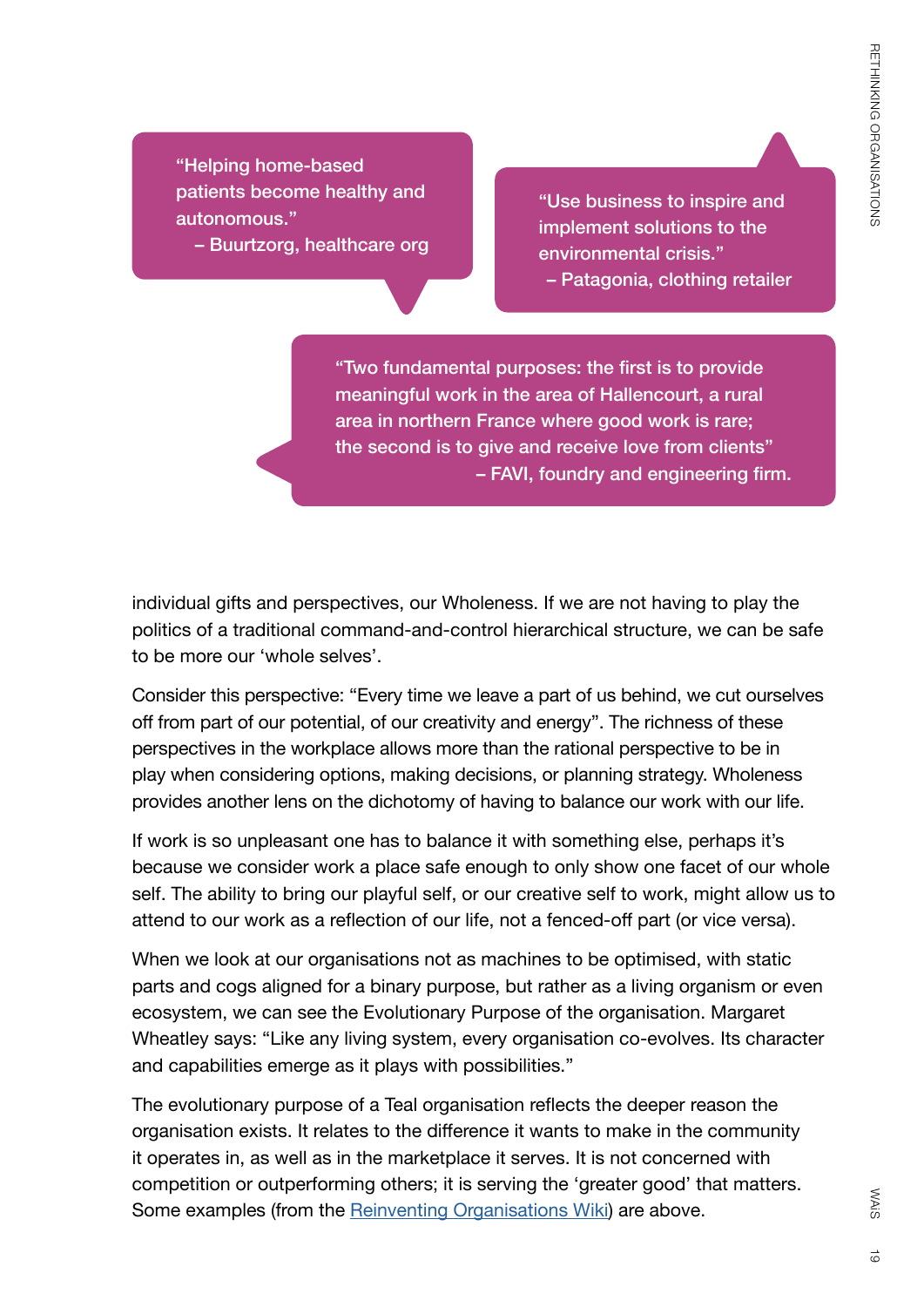#### **EXAMPLE**

### Teal organisations

#### **Buurtzorg**

[Buurtzorg](https://www.buurtzorg.com/), a Dutch nationwide nursing organisation, operates entirely using self-managing practices. Teams are fully self-organised, with independent teams supported by a lean back office, with one single function: "The headquarters takes care of the inevitable bureaucracy, so the nurses won't be bothered with it. Think about charging for the health care, making the official financial statements and making sure that our nurses getting paid."

The Netherlands has a long tradition of neighbourhood nursing. In the 1980s the state pushed nurses to join organisations for economies of scale. Nurses were expected to rigidly adhere to 'time and motion' metrics, i.e. five minutes to change a dressing, two minutes to speak to the family. Clients hated the system. They used to have one trusted nurse. Now, they had new nurses who were in a hurry. The nurses hated it – they'd been turned into a machine and had less contact with clients.

Buurtzorg was started by Jos de Blok in 2006 with one team. There were people with different skills and roles within the team. Together the team members would be able to give the care that their patients need. Teams are fully self-organised. They plan and track the work that they do to deliver care to their patients, and they carry out the work. Teams also have their own education budget.

When teams grow to over 12 people, they are split up. Currently, Buurtzorg has 12000 employees in nearly 1000 teams. They have a back office with 50 employees and there are 20 coaches who support the teams.

There are no strategy meetings or other structured meetings. Nurses and back office employees can see 24/7 what's happening in the organisation. From the start, Buurtzorg integrated social communication into their way of working. They established closed on-line communities where nurses could ask questions and learn from each other.

Self-organisation isn't anarchy; you need a framework to make it work.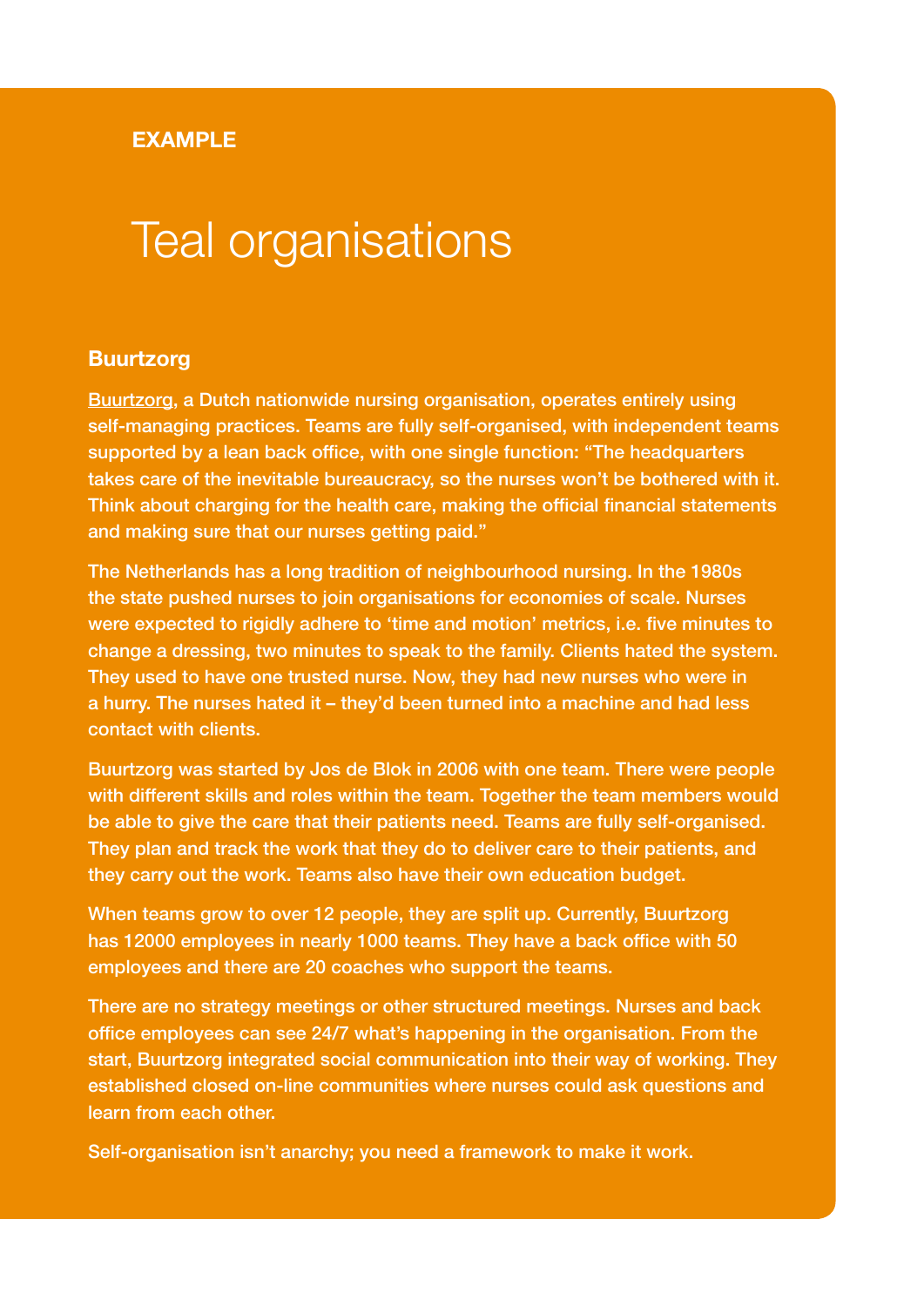# <span id="page-20-0"></span>How you might begin?

Self-Management is principally a mind shift. As Laloux puts it: The tasks of management – setting direction and objectives, planning, directing, controlling, and evaluating – haven't disappeared. They are simply no longer concentrated in dedicated management roles. Because they are spread widely, not narrowly, it can be argued that there is more management and leadership happening at any time in self-managing organisations despite, or rather precisely because of, the absence of fulltime managers.

Think about how teams could hold joint accountability for some objectives, rather than being held by one person. Or, embarking on a role definition process whereby the team identifies all the tasks the team needs to do and allowing team members to choose roles. You might start small, for example by agreeing that the role of meeting coordinator or note taker rotates each meeting.

Wholeness requires psychological safety. A simple and effective starting position is check-ins and check-outs at meetings. Rather than launching straight into the agenda, with the manager leading, invite everyone gathered to settle in by answering a question – for example "what has your attention today?". This practice gives breathing space and context for where people are at. By making check-in's a ritual, people start to feel comfortable expressing themselves and what's important to them. Checking out gives a temperature check of how people are leaving the session – experiment with a 'one word' or 'tweet size' check-out.

Evolutionary Purpose starts with the understanding that the organisation is a complex, adaptive system that changes. If we can pay attention to what's changing, and have a practice of naming what we are noticing, we can help the organisation respond to these needs more fluidly than if we assume everything is fixed. A great starting point is to make time for regular 'retrospectives'. Every three months, gather the team and spend some time surfacing and discussing four questions below.

Learning how to reflect well together will unlock learning and collective wisdom, and will help the team to 'listen' to how the purpose of the organisation is evolving.

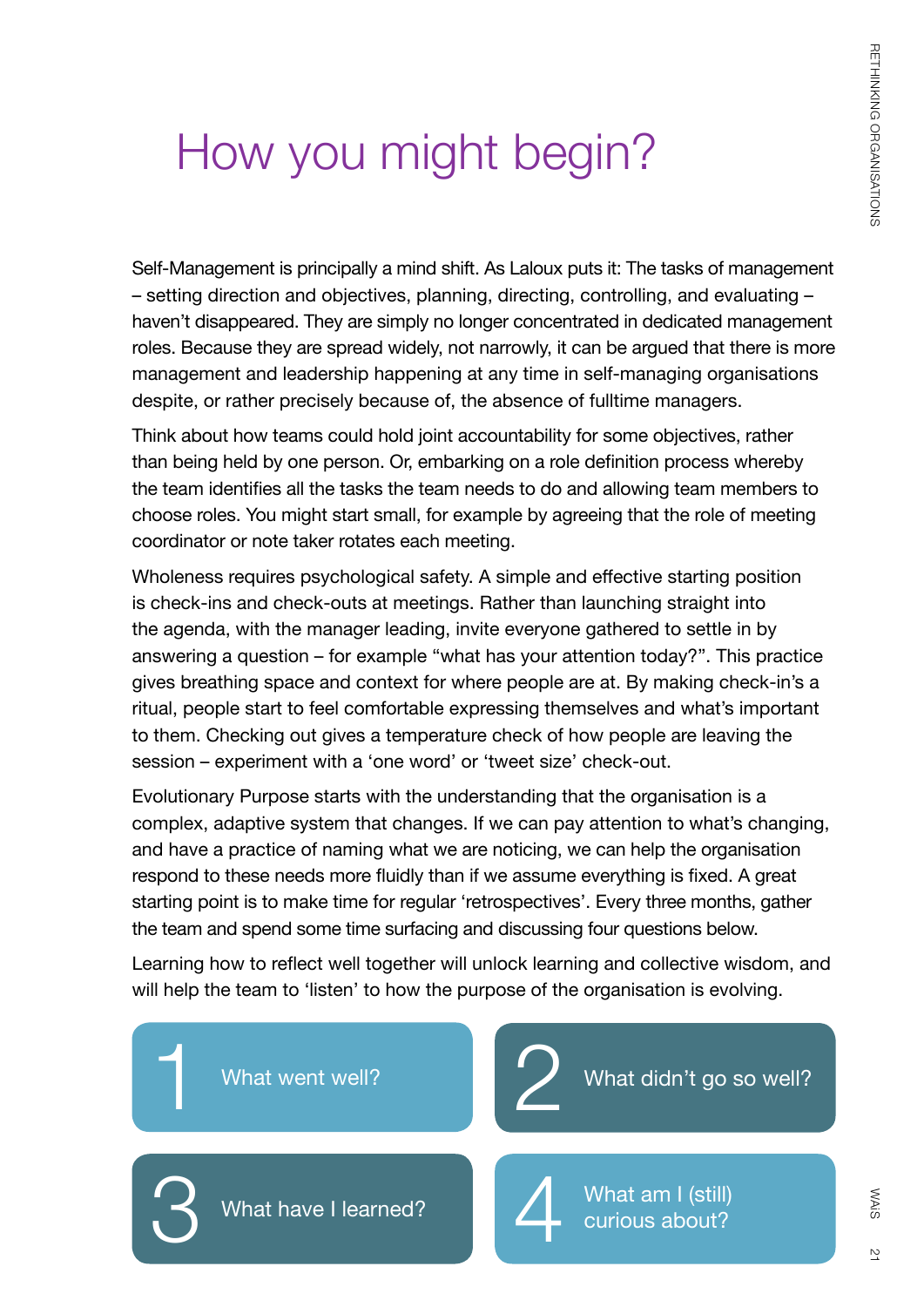### <span id="page-21-0"></span>Rethinking organisations examples

### **My Place**

The My Place team noticed that some support teams were constrained by having to obtain approval for spending small amounts of discretionary funds that could have a significant impact on the well-being of the people they support. In addition, there was an administrative workload associated with Coordinators approving and acquitting small amounts for expenditure claims. A simple solution was developed to obtain some additional 'one off' funds to allow individual teams to have the freedom and autonomy to spend this money based on the question: "Will this achieve a positive outcome for the consumer, the organisation and myself?" Sebastian was curious about what could happen if a team was given a credit card to be able to make the decisions without prior approval.

"I purchased three visa gift cards pre-loaded with \$200 each and gave them to a team of four. To begin with, the team was quite suspicious; I had to reiterate that we trusted them to do the right thing", said Sebastian "people came up with some great ideas such as purchasing 'one off' items that would make a big difference for the consumer or sharing new positive experiences with the consumer that they previously assumed to be cost prohibitive. The team communicated about their decisions via a team group on Messenger, problem solved any issues that arose and pooled the remaining balance of the cards at the end to maximise the benefit".

That team experienced an increase in ownership, permission and trust – a good outcome for the team, the managers and the customer.

### **Uniting Care West**

Uniting Care West noticed that when teams had access to and an understanding of the financial operating budgets (allocated amount of hours) for their services, they were more confident to make decisions about rostering and how and where to spend their hours.

"We learned that we still needed local leadership to help support and guide them, and to safeguard decision making" said Fiona "some of the positives were that the teams became more aware of the relationships between the funding body and the organisation and were much more engaged as a result of their increased responsibilities."

"Providing more context so that people can get a sense of the bigger picture helps everyone feel more connected, especially when working remotely from head office."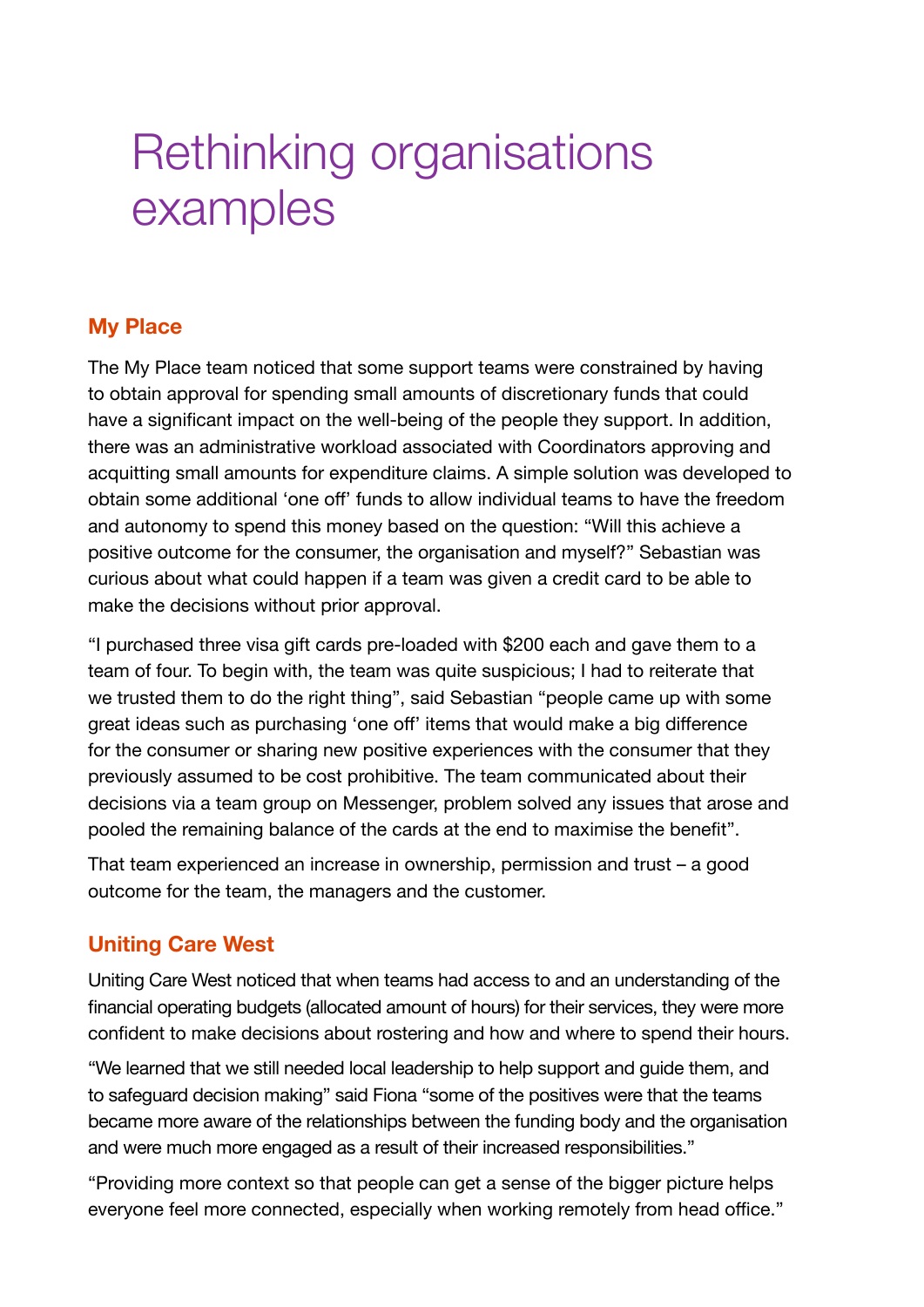# <span id="page-22-0"></span>**Deliberately Developmental Organisations (DDO)**

There is a growing movement of organisations with a deliberate focus on and commitment to the ongoing development of all employees. These companies create a culture with the premise that the everyday operations of the organisation provide the raw material to support and encourage the ongoing development of the individuals in the organisation.

For many years organisations have invested their time, energy, and effort into attracting, recruiting and retaining the 'best' people – the most knowledgeable or the most experienced, continually searching for the people who they believe will make

the organisation succeed. Many organisations invest in a small percentage of the workforce in a belief that only some people (i.e. those with leadership potential) are worth the investment.

Deliberately, Developmentally Organisations support all employees to explore their own growth, consider their own development goals, and find opportunities within the business to develop, either in their daily role or in other parts of the business. This simple yet profound approach is producing incredible results around the world.

"High performing organisations recognise that success hinges on the capability of all of their people." – Robert Kegan, Harvard Business Review

Deliberately Developmental Organisations are dedicated to using the workplace as an environment or community that provides opportunities for individual's growth and development. A DDO's focus in firmly rooted in developing the capability and capacities of all employees using the culture and operations of the business as the 'classroom.'

DDO's operate on the foundational assumptions that adults can grow through a combination of challenge and support, and that the workplace is a perfect place to practice, explore and develop yourself. This could be as simple as sharing your desire to be able to do public speaking as well as your terror at the thought of it! Then, together with colleagues, finding real every day opportunities within the business to practice such as team meetings, colleague circles etc.

It could be declaring that your team has no idea how to action a strategy, but being willing to share this and openly explore together what it would take to develop the capability.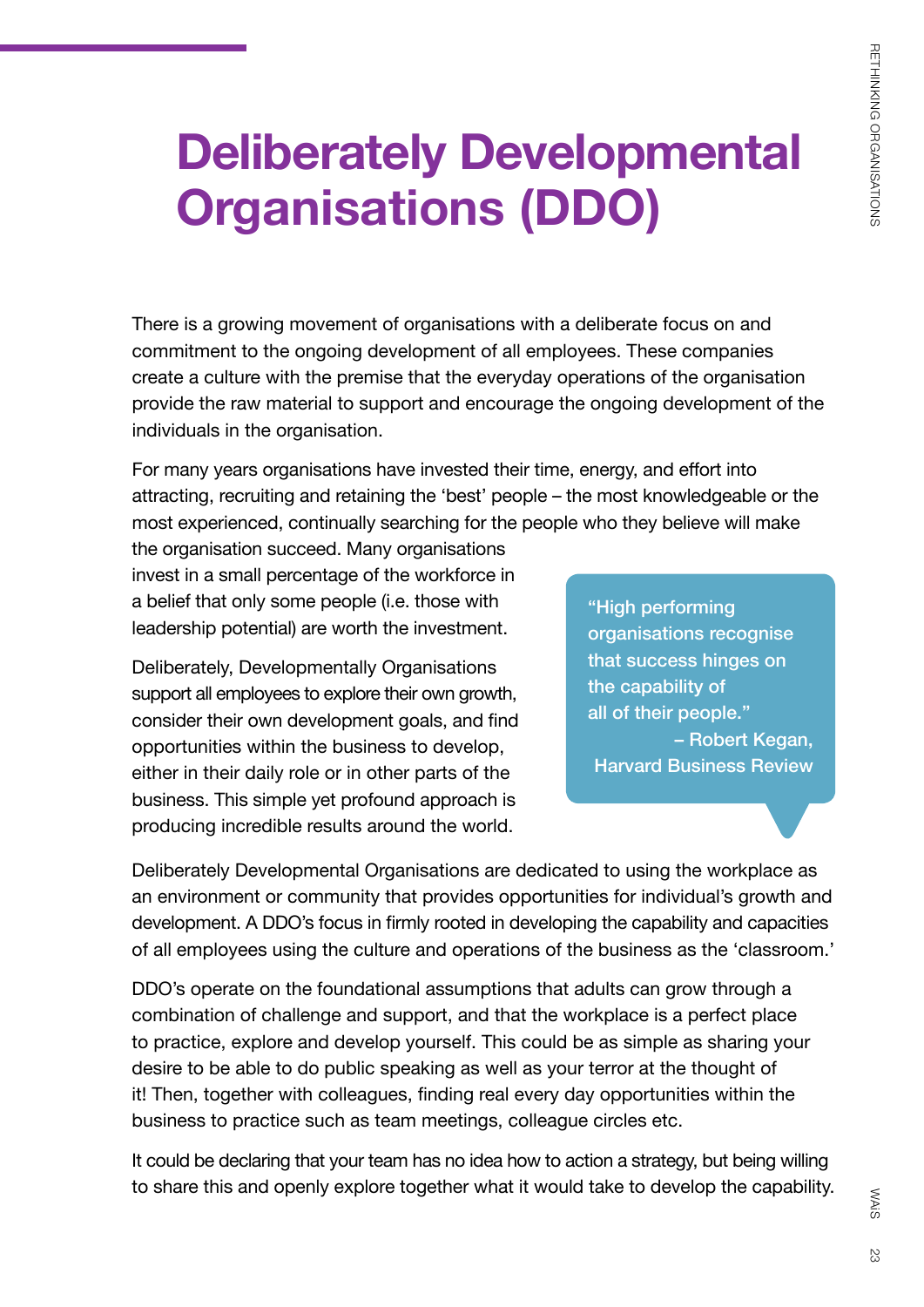"The minute we separate development from how we do things every day, this gets us into trouble – culture is operations, operations is culture." – Bryan Ungard, Decurion Chief Purpose Officer, Harvard Business Review

### Robert Kegan articulates four fundamental principles of DDO's that shape how they operate;

#### **Running on principles**

Most organisations have mission statements and purpose statements. DDO's also have principles that are not just stated but are alive through employee's actions and behaviours. In a strong developmental culture, principles are discussed, debated, applied, revised, posted; in short, they are ever-present and play an active role in daily life. One example is a DDO whose principle around mistakes is demonstrated across the organisation. It is OK to make a mistake, but unacceptable not to identify, analyse and learn from it.

#### **Adults can grow**

DDO's principles are rooted in development and a foundation for this is the belief that adults can grow, and that our learning and development does not cease once we reach adulthood. This is not the same as an annual appraisal process where an employee is given feedback and agrees to 'improve' on a particular skill or knowledge set but more focused on self-directed growth and exploration. Colleagues are supported to identify a personal challenge to work on in order to grow as an individual. These 'growth edges' are shared amongst teams so that the team can help the individual focus on their challenge in daily work.

#### **Weakness is a strength and error is an opportunity**

As Fredrick Laloux demonstrated, many people spend much of their time at work hiding their weaknesses due to fear of being found out. DDO's encourage and support sharing weaknesses as solid opportunities for growth, actively encouraging individuals and teams to declare what they are not good at, as well as the areas they find difficult. Examples include failure blogs and mistake think tanks – using these platforms not just to share the learning, but to give the individual or team the opportunity to reflect on the work and examine their own behaviours and thoughts throughout the process.

#### **The interdependent bottom line**

Like all businesses, DDO's need to monitor their bottom line and productivity. However, they don't see productivity and human development mutually exclusive – they both depend upon each other. So bold business aspirations such as high profitability and further developed people are part of a single whole.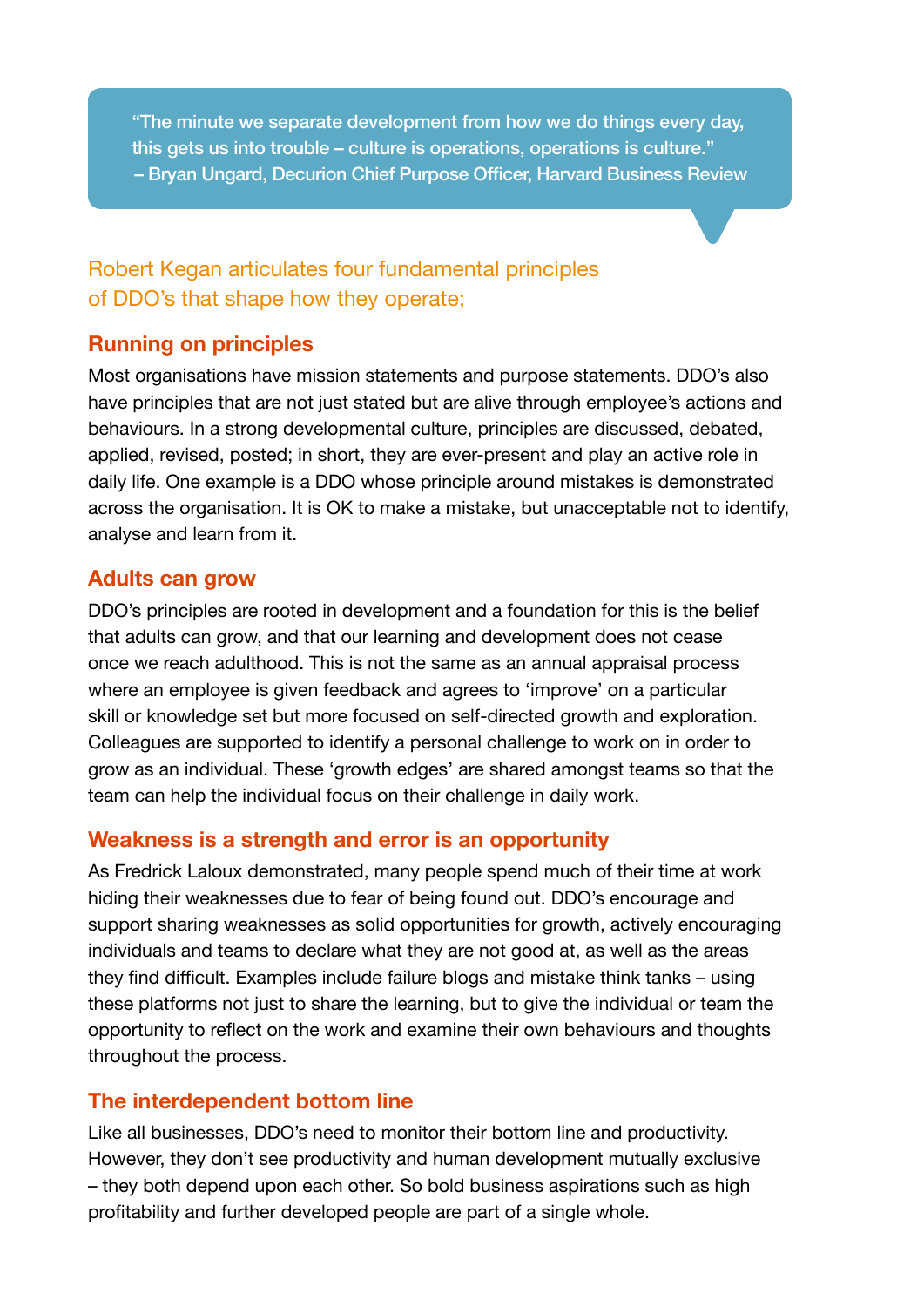#### **EXAMPLE**

### A deliberately developmental organisation

#### **Decurion Corporation**

[Decurion](http://www.decurion.com/dec/) is a privately held company with a diverse range of businesses, including Pacific Theatres Entertainment Corporation, Robertson Properties Group, the ArcLight Cinema Company and Hollybrook Aged Care Facility. Decurion employs approximate 1,100 people in California. Their purpose is to provide places for people to flourish, by creating and cultivating the conditions for the business to flourish by supporting people to flourish. They enable people to self-direct their own lives and their own contribution within the Decurion community.

Decurion demonstrate the deliberate aspect of the DDO by intentionally supporting people to consistently consider what they themselves and their teams don't know how to do yet and explore what they need to develop personally and collectively to achieve this.

An example of this is within the Arclight cinemas. Each cinema has a Manager – whose role is to support the operations and culture of the cinema. As each Manager becomes competent at managing their cinema and their teams, the Manager is supported to consider their personal growth and may be asked to move to a different cinema or other part of the business – providing challenge and support to grow into a new role or context. To remain merely competent in one role does not provide the opportunity to grow and develop.

Personal development is alive in their Aged Care facility Hollybrook. Understanding the personal and professional lives of the Care Givers has led Decurion to support individual's in a very different way. A recent survey completed by colleagues surfaced what skills would help them in their personal and professional lives, these included assertiveness skills, budgeting skills and self-regulation. Open workshops for all employees provide up-skilling in the areas they feel will support their growth and development, with the support of their colleagues.

Bryan Ungard says "Development can be a tough process sometimes, its full-on, full of ambiguity, anxiety and confusion – Decurion's role is to actively sit alongside people and to support their growth and development in a way that makes sense to them".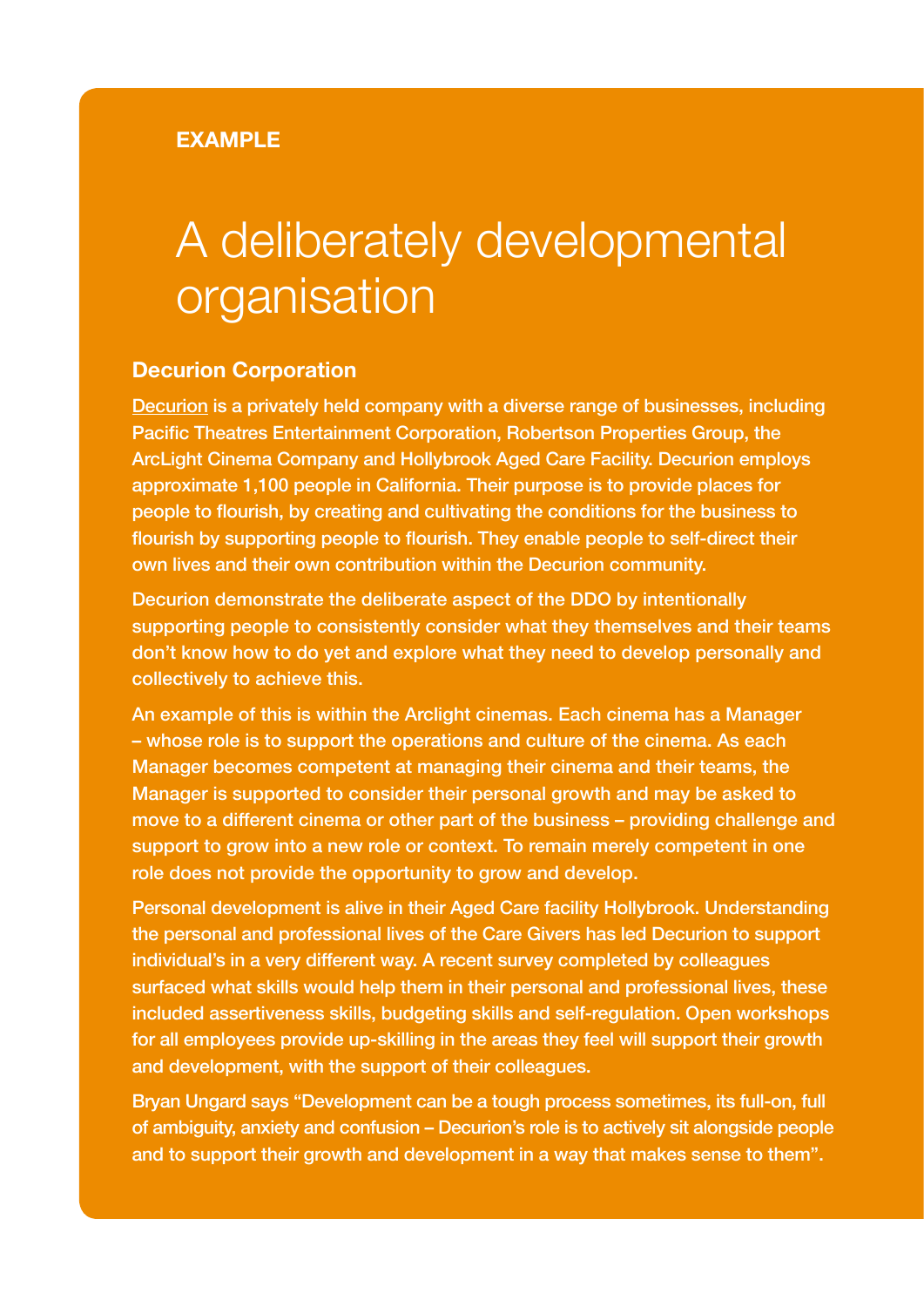# <span id="page-25-0"></span>How you might begin?

#### **Begin small – where there is an opening**

Introducing the notion that all adults can grow and that our workplace is a great environment to practice your development is a perfect place to start. Think about your organisation as a community where all of the elements of the business provide opportunities for the individual's ongoing development.

#### **Start with yourself and your team**

Holding conversations that invite shared vulnerability and ask us to explore questions such as:

- What can I / we not do yet?
- What do I / we need to grow or develop to achieve this?
- What is the thing you / we want to work on?
- How does this area of development link to the business and support it to flourish?
- How can colleagues support you to deliberately find the place or places where you can practice this?
- In what ways do you need to be supported?

#### **Nothing Extra™**

Explore the notion that in both our Organisations culture and operations, opportunities to grow and develop are everywhere. The notion of Nothing Extra™ is focused on finding the opportunities in our everyday work, not in 'special events', but that our every day practices are invitations to grow and develop ourselves. Looking for opportunities in everything that that organisation does will open up a whole community of development.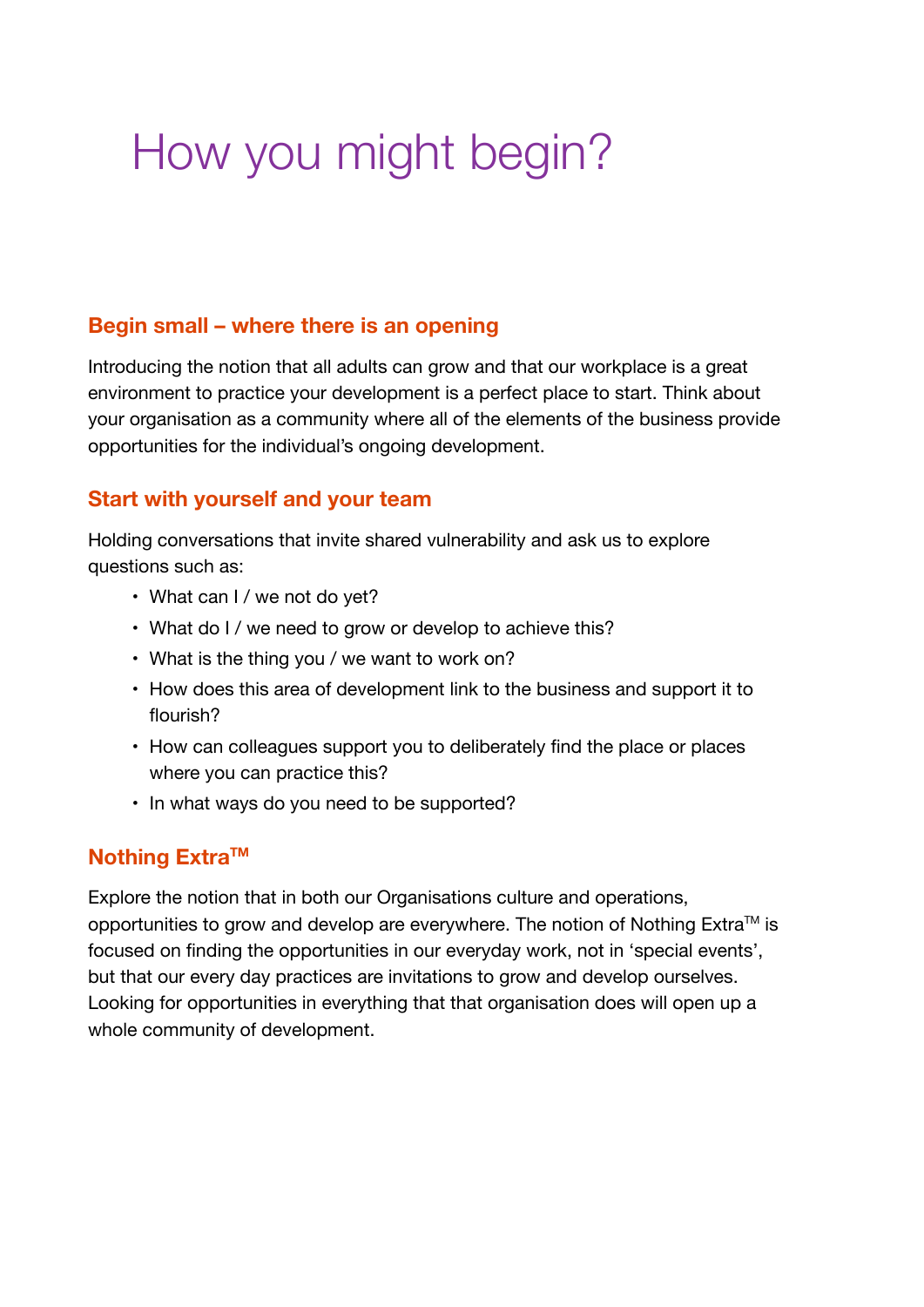# <span id="page-26-0"></span>Rethinking organisations examples

#### **Avivo**

Avivo participants focused one of their experiments on development. As a team, they agreed to spend 10% of their working week focused on their own development.

Natasha explains, 'Initially this worked well, but we struggled to maintain this long term as a group. We did however do this individually and this led us into different places in our teams. I think I learned that this is an evolving practice, it requires a level of bravery and most certainly investment.

Janette used her learning as an opportunity to host conversations with support workers about their growth and development and how Avivo can provide the space and opportunities for them to develop. Janette explains that, 'this journey has highlighted that the organisations growth and development is also about me – I need to invest time in it.'

Some members of the group explored their own assumptions and limitations by using the Immunity to Change map – a tool designed to assist people to explore and understand our individual beliefs and collective mind sets that can be stopping our own development. The tool helps people to focus on an area that may be a limiting belief or a behaviour linked to a mindset and helps the individual to construct their own experiments to enable change.

Across Avivo, there are small teams made up of a cross section of people in a range of roles who meet regularly to explore and reflect on how they are developing and where in the organisation they can focus their efforts to practice their development goal. One group calls their sessions 'Practical Philosophy' and have been meeting for over a year.

JulieAnn explains "the group has helped me develop a more thoughtful reflective style of working. In some ways, it is challenging and tough and in other ways it is supportive and helpful. Growth is always optional, unlike change which is a constant. Developing the capacity to think and reflect together on my work and share this with members outside my team has helped".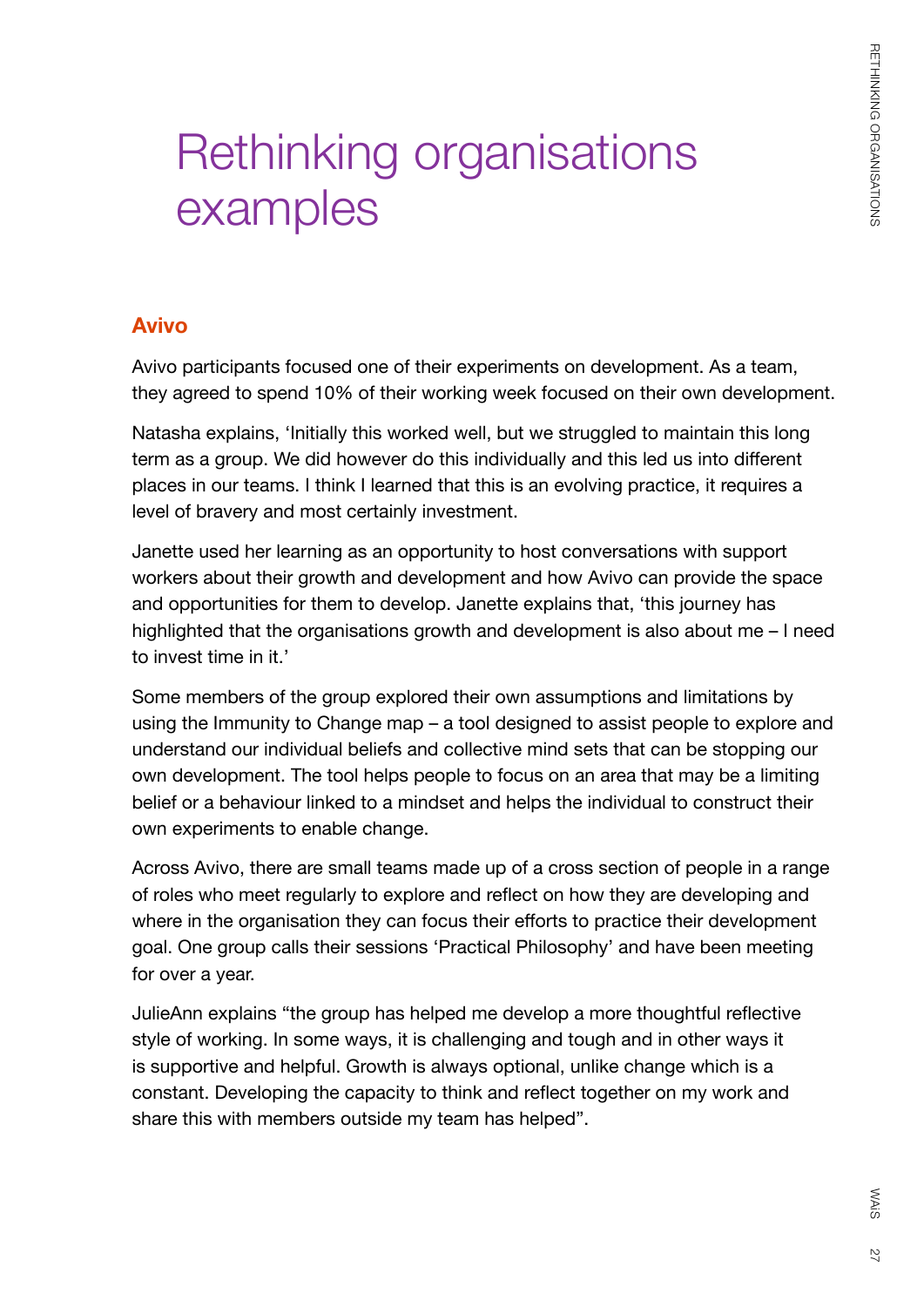#### **Mosaic**

Mosaic participants have been supporting teams to work more autonomously. We've discovered that teams need all of the information, not just the small bit of information that relates to their role, or information that typically only Managers would have access to.

To enable this, they are creating a dashboard for each service, which shows the overall operations and budgets for each unit, so that teams can track how they are doing and make decisions themselves.

Gemma explains, 'People need to know all of the information to be in a position to make decisions. The dashboard will display everything such as agency costs, cancellations, costs of utility bills and all things that relate to the service – it's like a little mini budget that everyone can see, so they can track themselves. I think if people are have more knowledge and understanding of the bigger picture then they will be more inclined to work together as a team to make it work'.

#### **Uniting Care West**

Uniting Care West are in the process of transformation, and experimented with the process of 'acting up'. Typically, when a Manager or supervisor is on annual leave, a member of the team would be invited to act in their role during that period. Megan was curious about the impact of this practice, particularly what this message was giving to teams. "I kept thinking that the notion of acting up could be saying to the team we don't trust you to continue your work in my absence, therefore we need someone to take up the mantle of overseeing you".

Megan explored this with the team and shared her thoughts. The trust in the team was shared, the team agreed that they could use each other for support during this period and all felt very capable and confident to continue their work. Megan explains, "the impact of this has been significant both on team trust, accountability and on the budget – we no longer routinely pay acting-up reimbursements where it's not necessary".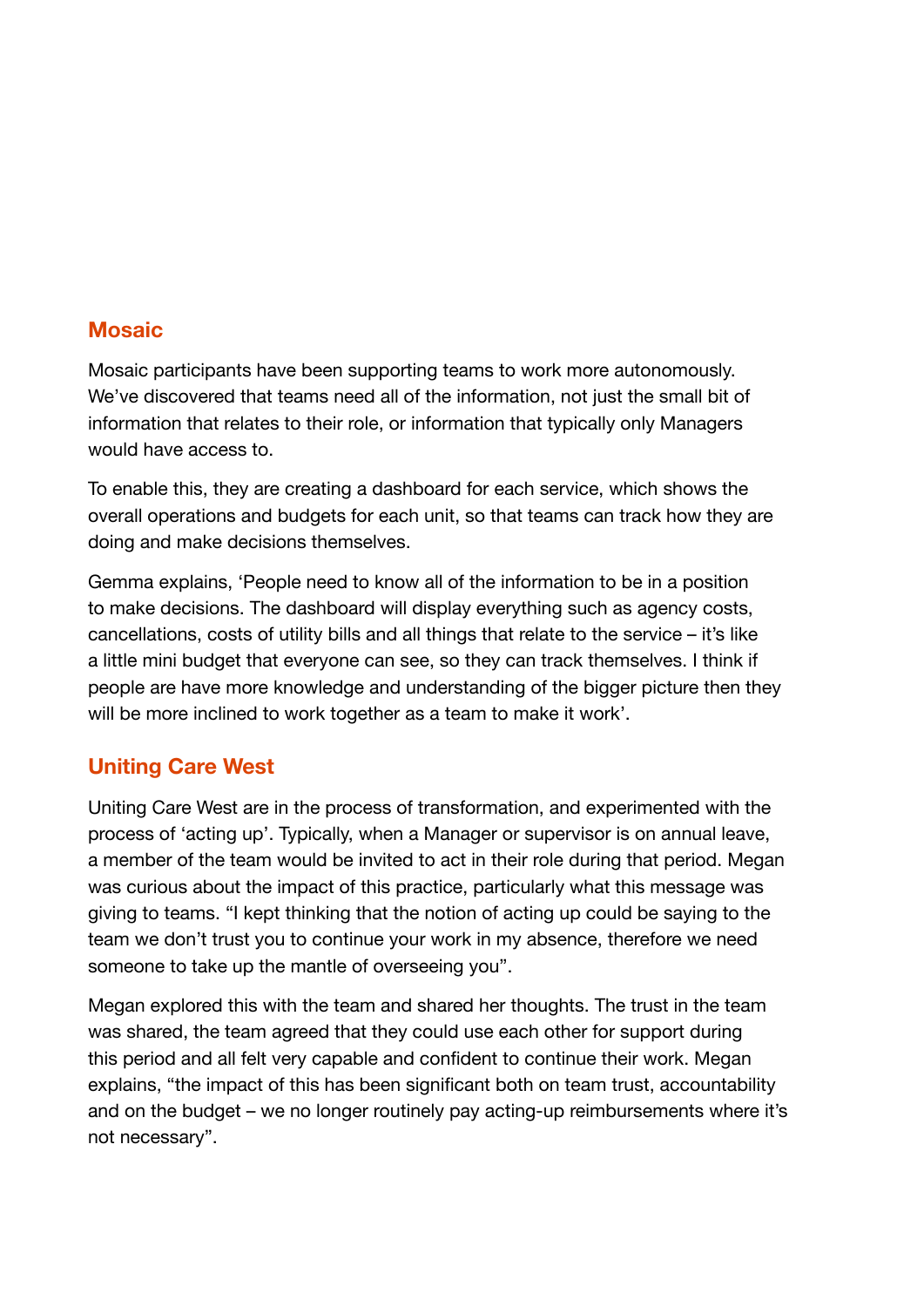# <span id="page-28-0"></span>**Self-organising and participatory organisations**

Some organisations, like Buurtzorg, were created 'from scratch' to be participatory and self-managing. This is a rare opportunity, and the reality is that most of us will have to figure out how to transition our current organisations into something different.

"An organisation cannot evolve beyond its leadership's stage of development." – Frederic Laloux

This means that the impulse for the organisation's transition must be initiated by the current leadership, and probably at the

level of the CEO. We were all raised in an era where the expectation about what the organisation was, involved someone sitting at the top of a pyramid. Probably 99% of all organisations in the world today are organised around that philosophy as a given.

As the world transitions and the combination of consciousness, technology, the speed of change and the complexity of navigating the interconnected nature of our lives and work increases at an ever-accelerating pace, it's become apparent that organisations created to extract value or limit disorder, (based on the Tayloristic paradigm which assumed an illiterate workplace), the very structures within which work is 'done' are long overdue for conscious iteration and change.

Understanding our core values around people and work mandate that we create the conditions for those values to be made manifest. For a millennium or more, the assumptions about the workforce were that people;

- Are lazy
- Work primarily for the money
- Own interests are more important than the organisation's
- Not capable of making good decisions

Our development as leaders, as well as the potential for the organisation, is limited by those values and beliefs.

Conversely, if our fundamental values and beliefs are that people;

- Are capable of asking for what they need
- Have the ability to make and keep commitments
- Have the innate potential to develop

WAiS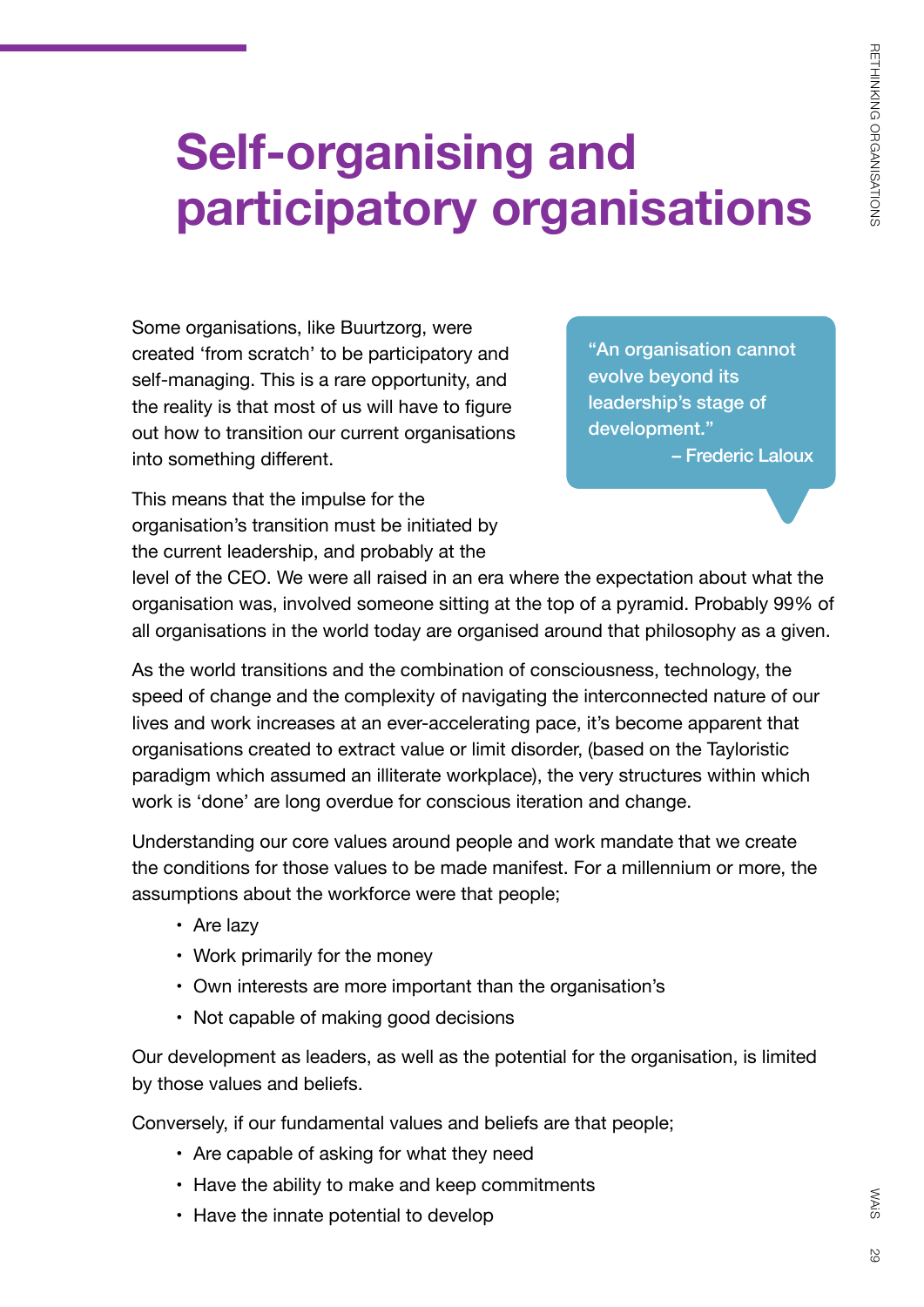"The right question is not: how can everyone have equal power? It is rather: how can everyone be powerful? Power is not viewed as a zerosum game, where the power I have is necessarily power taken away from you. Instead, if we acknowledge that we are all interconnected, the more powerful you are, the more powerful I can become."

– Frederic Laloux

We are shifting the possibility space 180 degrees, and even from within the existing organisation create the possibility for true transformation.

Last year, Jan Perkins, CEO of Tautoko Services in New Zealand, decided to tell her board of directors that she intended to step back to two days a week within one year, and with that announcement also recommended that they not replace her, i.e. the role of CEO. Jan had a very strong sense that the job title and even job description of CEO could easily be redistributed into the team at large. So began a process for the organisation to first design, then implement participatory organising.

Jan is indicative of a conscious leader who is clear in their understanding that the legacy they want to leave, and what they believe is possible for the organisations they serve, is not to simply replace themselves as the benevolent leader at the top of the pyramid. They believe that the latent leadership potential of self-management and commitment can not only distribute the sense of accountability and 'ownership' but can and will create developmental growth for those members of the team who opt-in to the participatory process.

Transition must not be a top-down mandate, but rather, firstly, an invitation to opt-in to participation, and a carefully scaffolded (and co-created) set of opportunities and challenges from which to start practicing. Ideally, these opportunities should quickly transition from being 'event based', i.e. off-sites and workshops to being 'practice based' and part of how work needed to transition is created and implemented.

This does not mean that leaders instantly disperse all of their power and simply become participants. This is neither sensible nor integral. Leaders are called to model the new expression of 'leaderly behaviour' – to invite participation in the decisions that were once their sole purview or domain. To create the opportunity for others to step into the practice that was once concentrated in a single person, and co-create the scaffolding for others to safely step into leadership and accountability.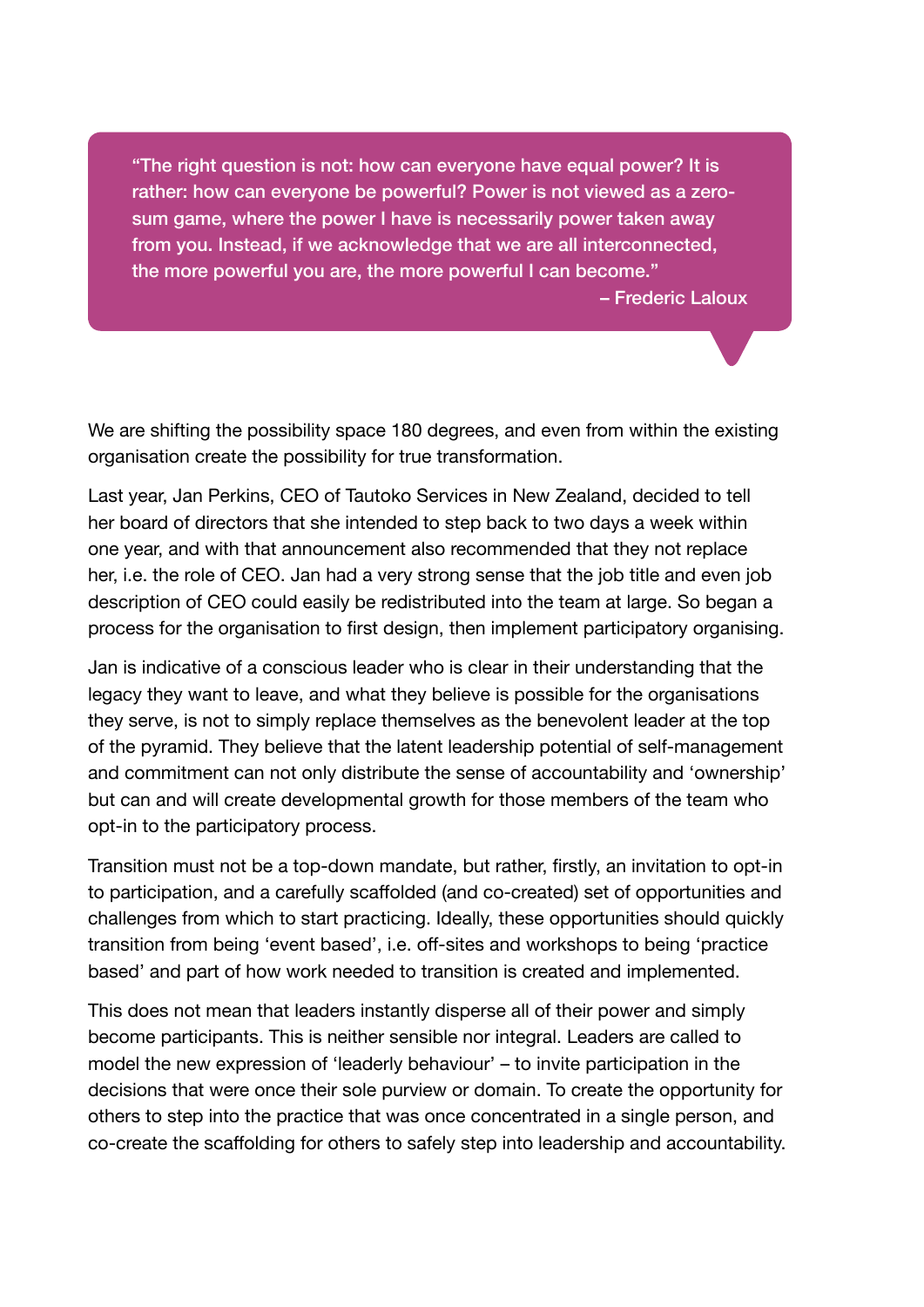# <span id="page-30-0"></span>How you might begin?

Simple practices to make information transparent and accessible may be where your organisation is at right now. If we are inviting everyone to opt-in to decision making, for example, ensuring access to the same levels of context and information as those currently making decisions is obvious and necessary. When devolving power, consider context and information first – it's easy to be disappointed or judge action from a position of power and knowledge.

The consistency of invitation and communication is really important. As we move from event-based change to practice-based transformation, a predictable cadence helps. Formal, event-based consultation followed by long periods of management plotting in dark rooms is what we've grown used to. In a participatory organisation, frequent updates and ongoing invitations for participation are needed to help everyone un-learn the expectation that change is 'done to us'. A practice space that's proven valuable in a number of organisations is Working Groups.

Working groups are transient teams that come together to deliver a specific piece of value to the organisation. They are not limited by traditional departmental assumptions, like only the marketing department can create communications materials, or only the finance department can optimise the process for expense claims. Rather, they are self-organising, self-selecting teams that answer an invitation to participation. Each working group has a convener whose responsibility it is to craft an invitation, and (in the case of oversubscription) select participants on the basis of diversity.

Working Groups are usually, at least initially, defined by an organisation-wide sensing exercise to understand where the needs and opportunities exist, and how they will serve the vision of visible future. This is usually a three-month horizon. Working groups, once they form, are asked to make visible their objective and three month deliverable within their first couple of meetings. It's a healthy practice for working group conveners or self-selected representatives to meet regularly to notice what they are learning and surface patterns.

This practice gives everyone in the organisation the ability to experience self-selection, self-organisation, self-management, time-boxed deliverables, making and keeping commitments not only to the working group but to the teams and impacted individuals (to ensure they are not compromised through the additional commitment to the working group), and to have the lived experience of building the organisation, not waiting for it to be built around them, or have it mandated and presented to them.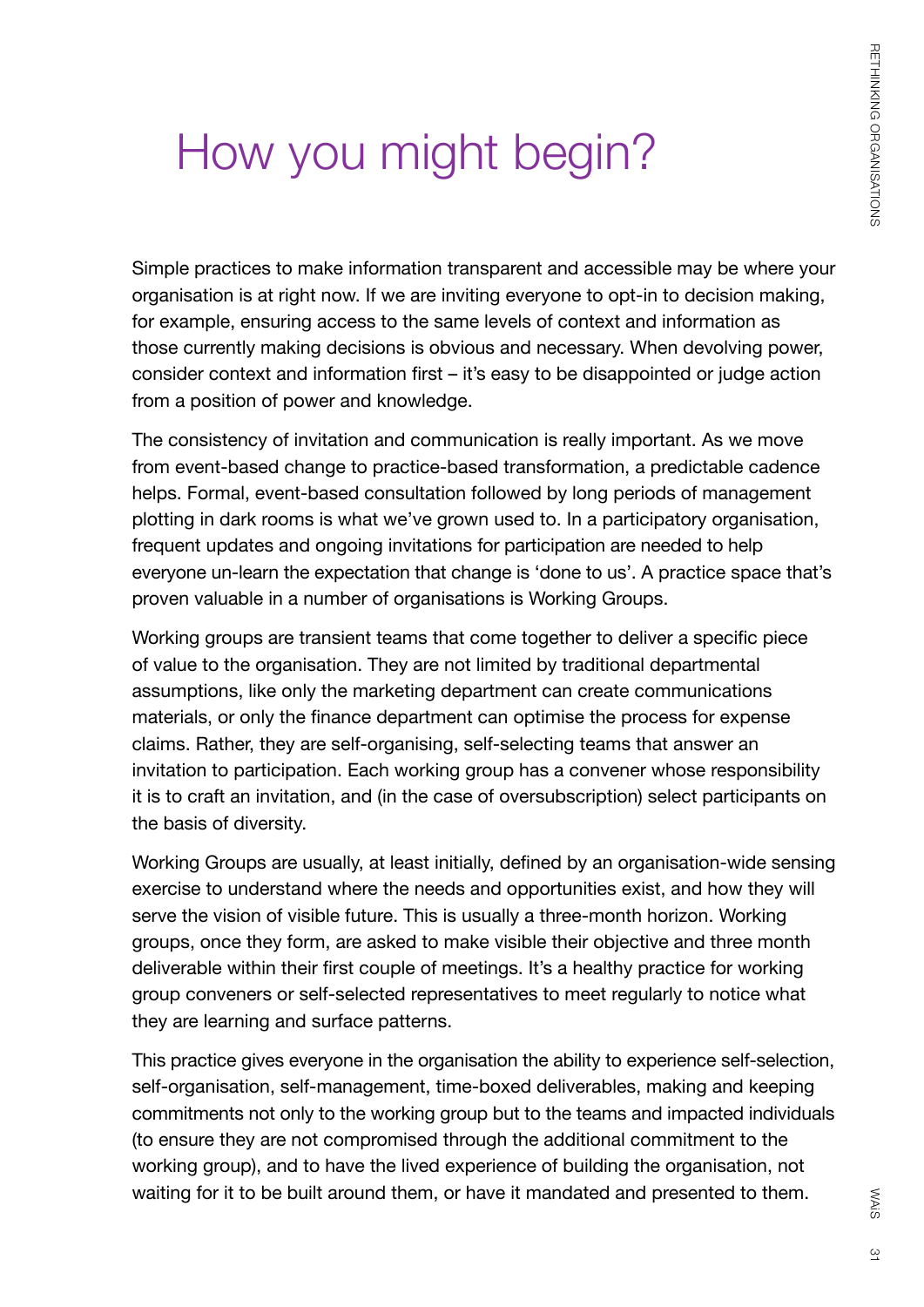<span id="page-31-0"></span>Transformation happens when everyone who wants to build the new thing actually builds the new thing. It's not easy, and it's not fast. It can't be emphasised strongly enough that this is not work that can be done by even the most enlightened 'leadership team' – it HAS to be an invitation to everyone. Of course, an enlightened leadership team might create a new structure that 'feels better' but it will still be a top-down mandate, no matter how benevolent.

### Rethinking organisations examples

The Mosaic team are working hard to maximise transparency and communication – in both directions. They have four initiatives designed to encourage transparency and access to information:

- **1.Speakers Corner –** held quarterly in different areas, an open invitation for all employees to come join two of the Executive Team members for a coffee and tell us anything and ask us anything.
- **2.The Bulletin –** a one-page weekly newsletter that includes an NDIS Update, and updates on 'you said / we did' as a practice of leadership accountability to the teams.
- **3.Bright Ideas Mailbox –** a Mailbox called 'bright ideas' so staff can send any bright ideas through to the Executive Team.
- **4.Spotlight on Quality –** a monthly newsletter which uses the National Disability Standards as the framework to which real-life examples and great stories are recognised.

Avivo have focused on moving decision making closer to those working in partnership with people and families, and reducing beaurocracy. Alison prompted a rule change so that anyone can self-authorise petty cash expenditure up to \$50. She invited colleagues to help her think about whether the rule was reasonable and in line with Avivo's new cultural objectives. Then she set about understanding who set the rules, and how to apply them. She got them changed the same afternoon. Another change was ripping up the agenda for regular team meetings, dumped items that just appear out of habit/routine, added detail to topic instead of just heading, and extended it by 50% to allow for a check-in.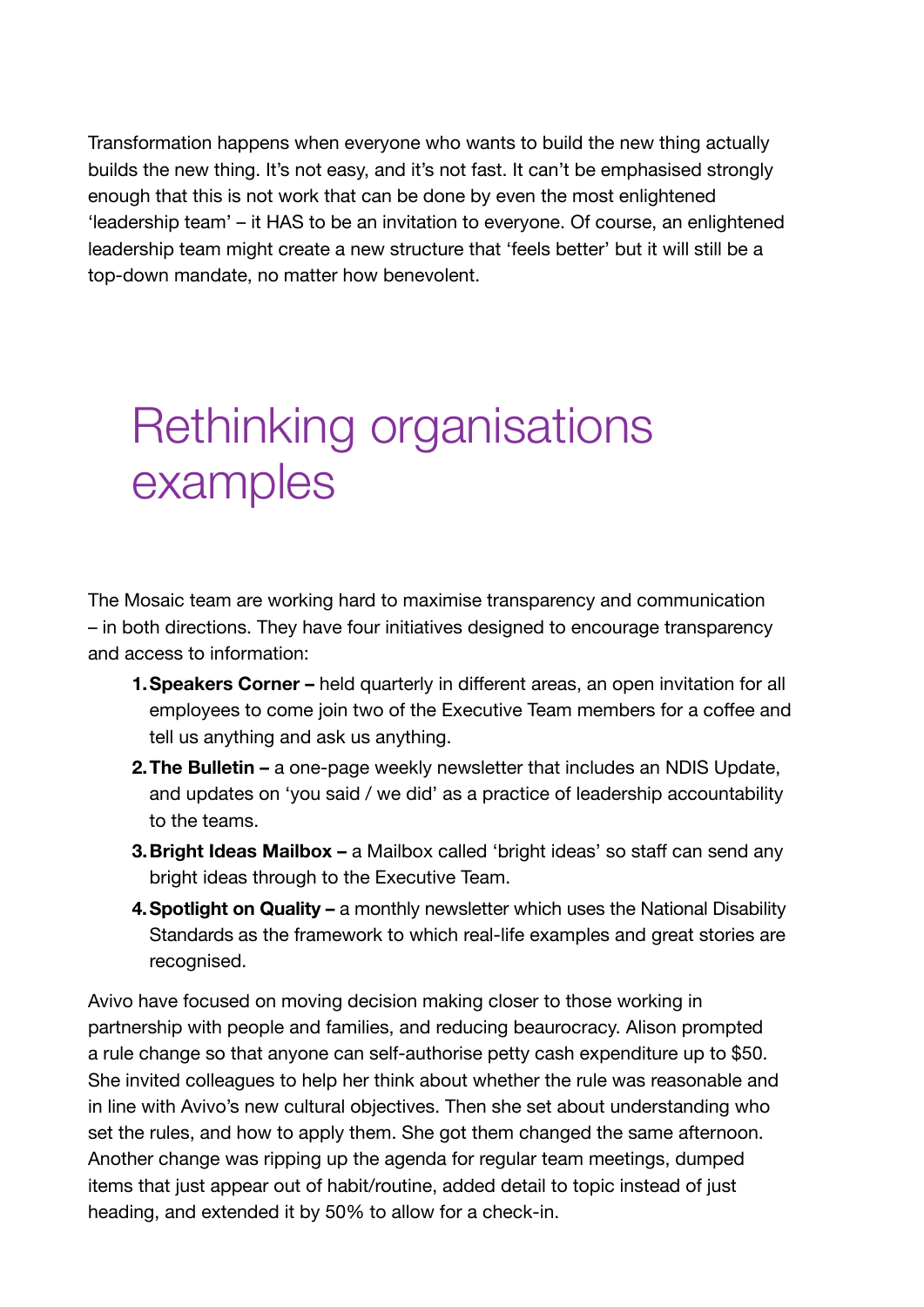# <span id="page-32-0"></span>**Team development and team decision making**

Many progressive organisations are structured around a network of teams. Teams who celebrate each person's uniqueness, support each other's limitations and support each other to grow and develop.

We see an explosion of self-managed teams – teams who are responsible for their own performance, have accountability for how they behave and for what they deliver, which supports people's individual autonomy and overall investment in the outcomes.

Team development plays a significant role in enabling teams to set the foundations of how they will work together, how they will make decisions and how they support every member's contribution.

Many of the organisations featured in this resource invested in assisting teams to establish their foundations, be it with team development programs such as Building Brilliant Teams or establishing frameworks / agreements on how this unique team set the parameters of how they will operate as a team, and as part of the organisation.

> 'The effectiveness of a self-managed team is partly determined by the degree to which the team members can form workable agreements with each other.' – Vermeer and Wenting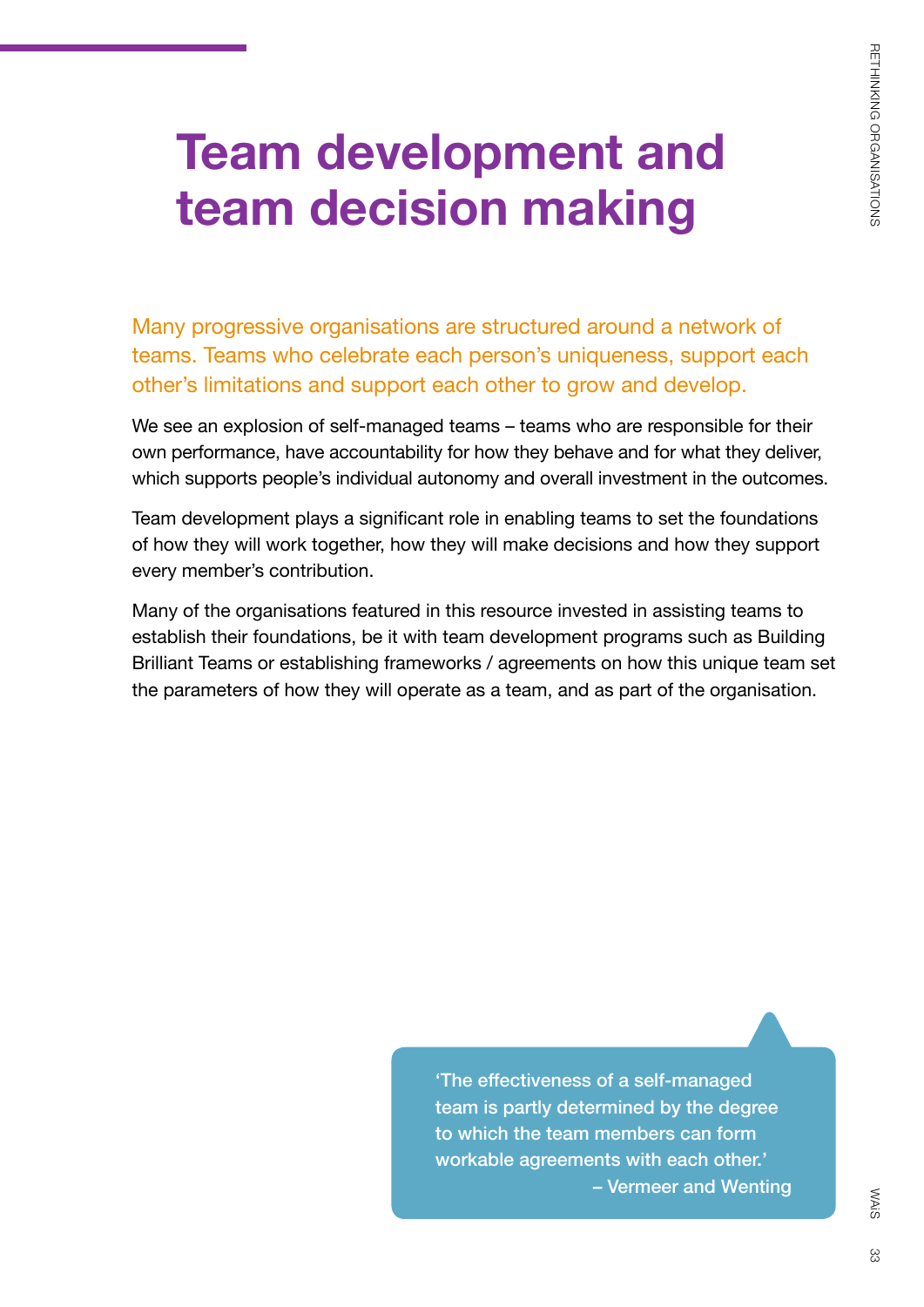### <span id="page-33-0"></span>Team agreements

All teams are different and as such will create different agreements, based on the people in the team, the nature of their work and their areas of priority. Team Agreements set the team up from the beginning with agreed ways of working and practices that ensure everyone is clear about what their colleagues expect of them and what they are prepared to give. All of the organisations who explored this recommend spending the time up front to establish agreements within the team – learning that in its absence teams can get into trouble and feel unsupported.

#### **Team agreements may include:**

- Our team purpose why the team exists and what is its purpose
- The team's social contract how we will behave with each other and hold each other to account
- Team roles roles that team members will perform and how these roles can rotate
- Team communication –how the team will communicate daily and how they will create time to explore and reflect on their work
- Team decision making agreed process and principles for how individuals and the team make decisions
- Team support clarity on the support around a team and a process for working through conflict
- Team quality agreement on how the team will monitor their progress and measure their impact
- Team onboarding and exiting clarity on how new team members will be recruited and how teams' members will leave the team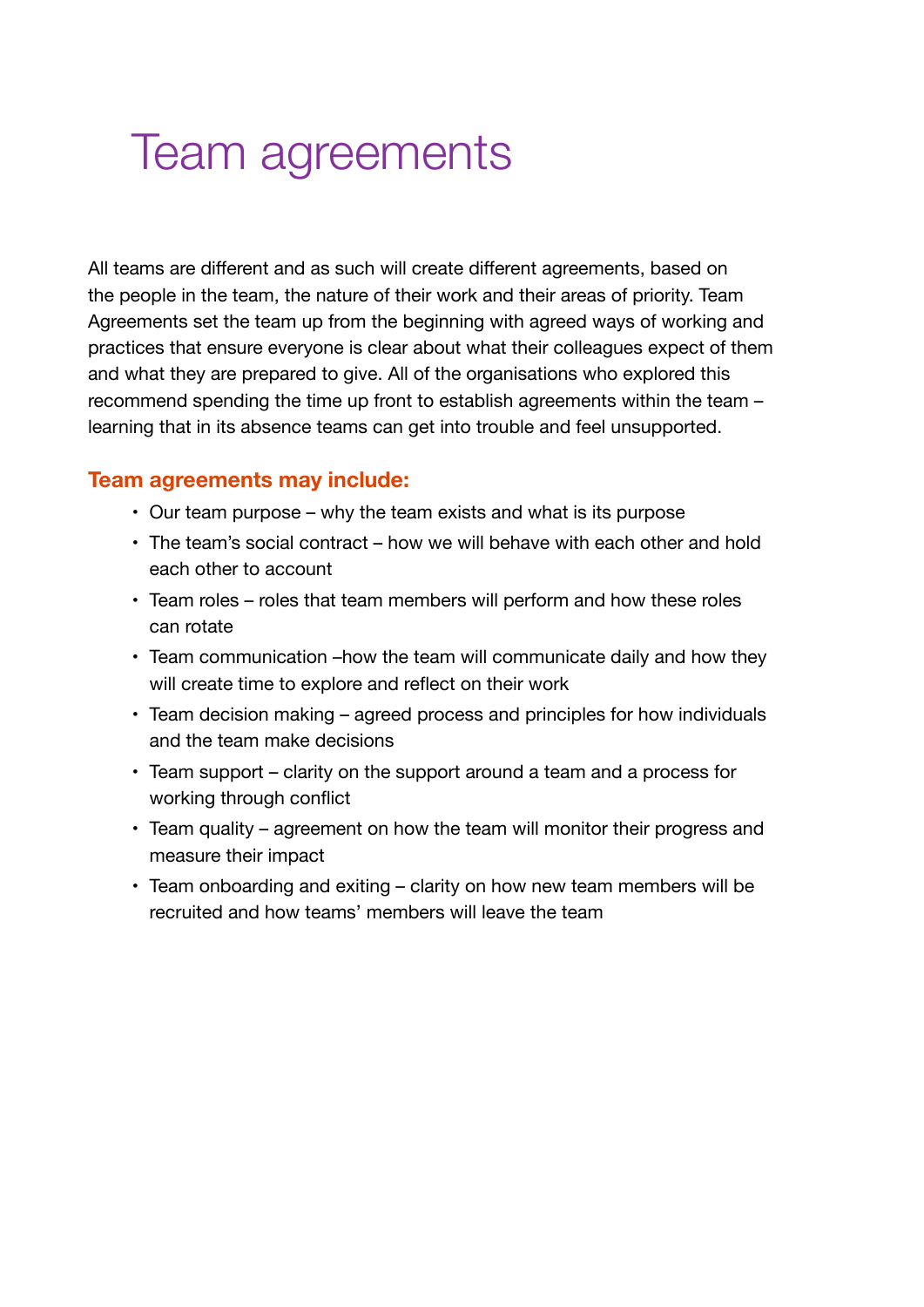# <span id="page-34-0"></span>Coaches instead of managers

1

2

3

Critically, organisations such as Buurtzorg and Avivo have moved to enable the support of a Coach to assist teams to establish their agreements and navigate work in times of difficulties. Importantly a Coach is not the same as a Manager – the Coach's role is to champion the team's thinking to find their own solutions, not as someone with higher authority telling them what they should or shouldn't do.

There are pivotal moments when Coaches can support or hinder the team's health and development, and it is largely based around a deep understanding that whatever the team is experiencing it is the team's problem to solve. Assistance to help the team think is helpful, but it is essentially the team who find the solution that they believe will work for them. In the absence of managers some organisations were worried about the team's motivation – do we need a manager to motivate people?

For a long time, organisations have believed that money is the main motivator for team members. However, Daniel Pink argues that for most people, once secure pay and conditions are in place, there are other factors that motivate us and these are surprisingly simple. According to Pink the three [areas that motivate](https://en.wikipedia.org/wiki/Drive:_The_Surprising_Truth_About_What_Motivates_Us) us include:

**Autonomy** The desire to selfdirect and to be in control of ourselves

**Mastery** The desire to get better at things and learn new ways of working

**Purpose** The desire to do things that matter and that make a difference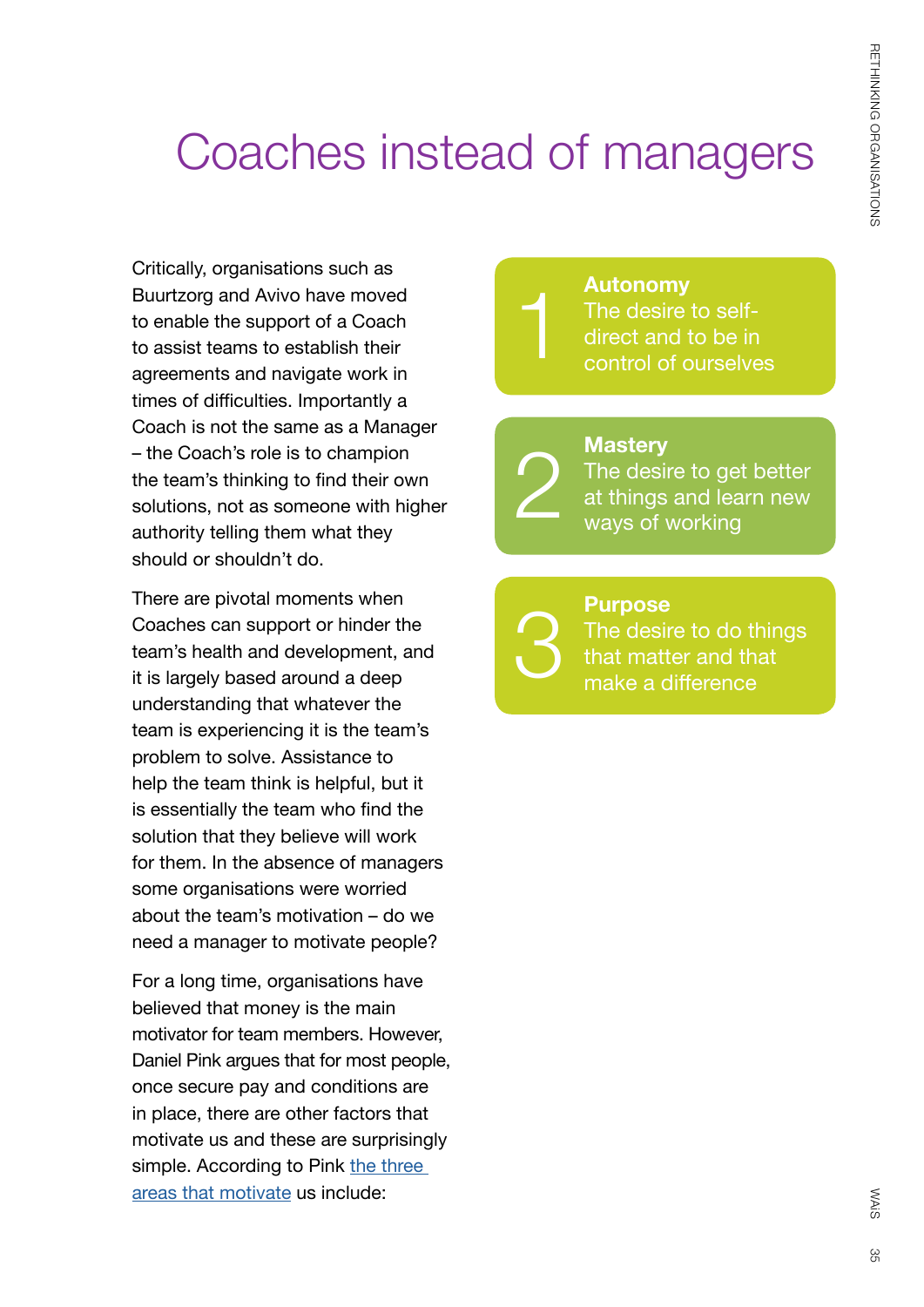### <span id="page-35-0"></span>Team development plan

Autonomy and purpose are a focus in the team agreement, however we need to pay attention to mastery – the opportunity to grow and develop. A team development plan is based on each team members own growth and development, which identifies what that person has identified as their own learning and development needs, how they intend to progress these over the next few months and what they need from their colleagues to support their development.

Once each team member has completed this, these are shared amongst the team, so the team know and understand collectively what each team member is focused on. Alongside this we have learnt that in addition to sharing each individual's development plan – the team need to consider what they as a team need to grow and develop into. Examples include things such as the team learning more about hearing voices as they support a number of people who are voice hearers. Some teams focus on knowing and understanding their local area better to become more useful to the people they support.

#### **A team development plan could include:**

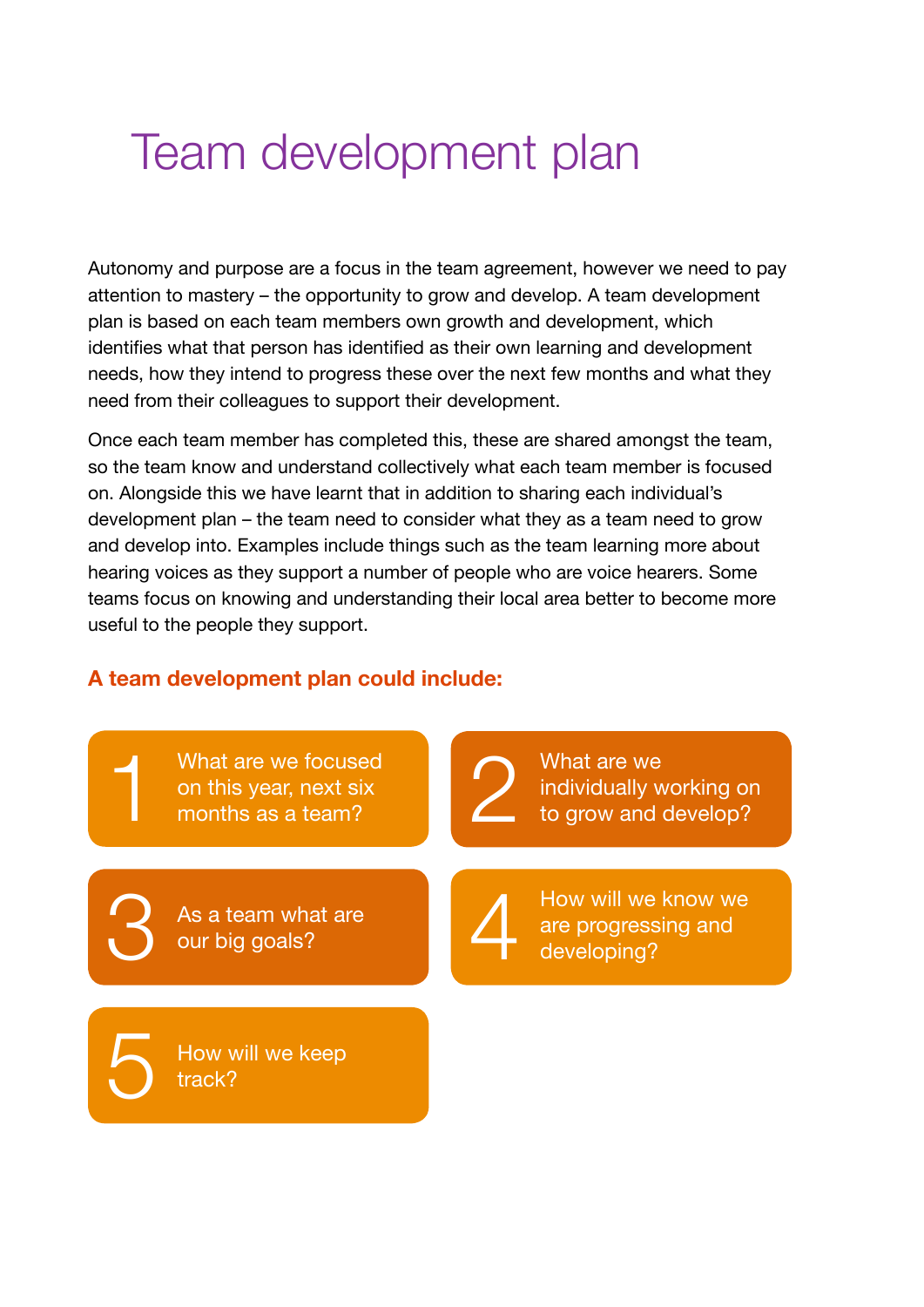# <span id="page-36-0"></span>Making decisions as a team

1

3

2

Decision making in teams is critical and assisting a team to understand how they will make decisions is at the heart of the team development work.

There are a variety of ways teams can make decisions and can use a range of approaches to do so. Rethinking Organisations have explored a range of decision making processes.

The Advice process is a process used by Buurtzorg and was detailed by Fredric Laloux. The process supports everyone in the organisation to be a decision maker – but to seek advice from those with technical expertise if relevant and those who will be impacted by the decision. This is a process that is based on seeking the advice of others, not consensus.

Another simple tool that was explored was the use of a decision filter that all team members are expected to use when faced with a decision.

**Each decision is expected to be filtered through the following questions:** 

Is it good for you?

Is it good for the customer?

Is it good for the organisation?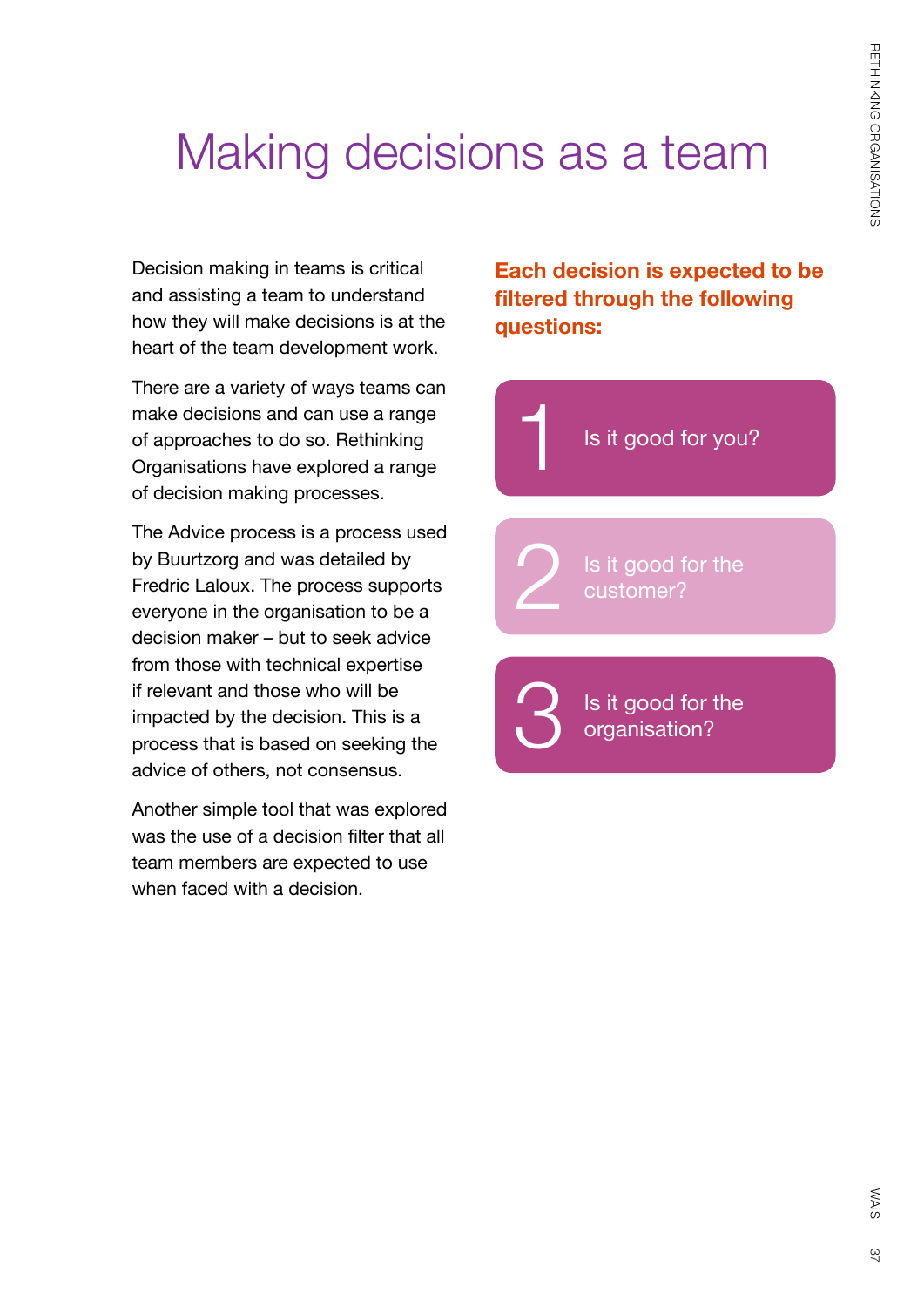### <span id="page-37-0"></span>Decision making styles

We have learnt that there are times when teams need to use varied approaches, but getting clear on the style of decisions is important, which may include any of the following:

### **Delegated decision-making**

Granting authority to individuals for specific types of decisions. This approach can be improved by increasing transparency within the Organisation before, during and after decisions are made. Sharing the thought process behind the decision and the major decision criteria used, helps build trust and confidence within the team. The most common misuse of delegation is passing along decision-making responsibility without providing sufficient authority to execute on the resulting decision.

#### **Consensus decision making**

Requires ongoing discussion until everyone involved agrees with the proposed solution or, at minimum, is prepared to support the decision. It requires a level of shared context that time often doesn't permit. This process can be especially useful when stakes are high, the decision is not reversible and most of the team shares sufficient context. The most common challenge is false consensus where individuals indicate willingness to support and move on to other business, but are not actually aligned. The lack of consensus can show up later when some team members fail to fully support the decision or even sabotage it.

#### **Consent decision-making**

There are two decision-by-consent approaches we've seen work well: the Advice Process and the Integrated Decision-Making Process.

Making decisions by consent enables team members to proceed in any area not otherwise assigned to an individual or role. It requires a team-wide agreement on how individuals will go about making those decisions. With this approach, decisions are generally led by those with domain accountability. Note that this is not decisionmaking by consensus, which requires each team member be consulted and confirm support in advance of a decision being finalised.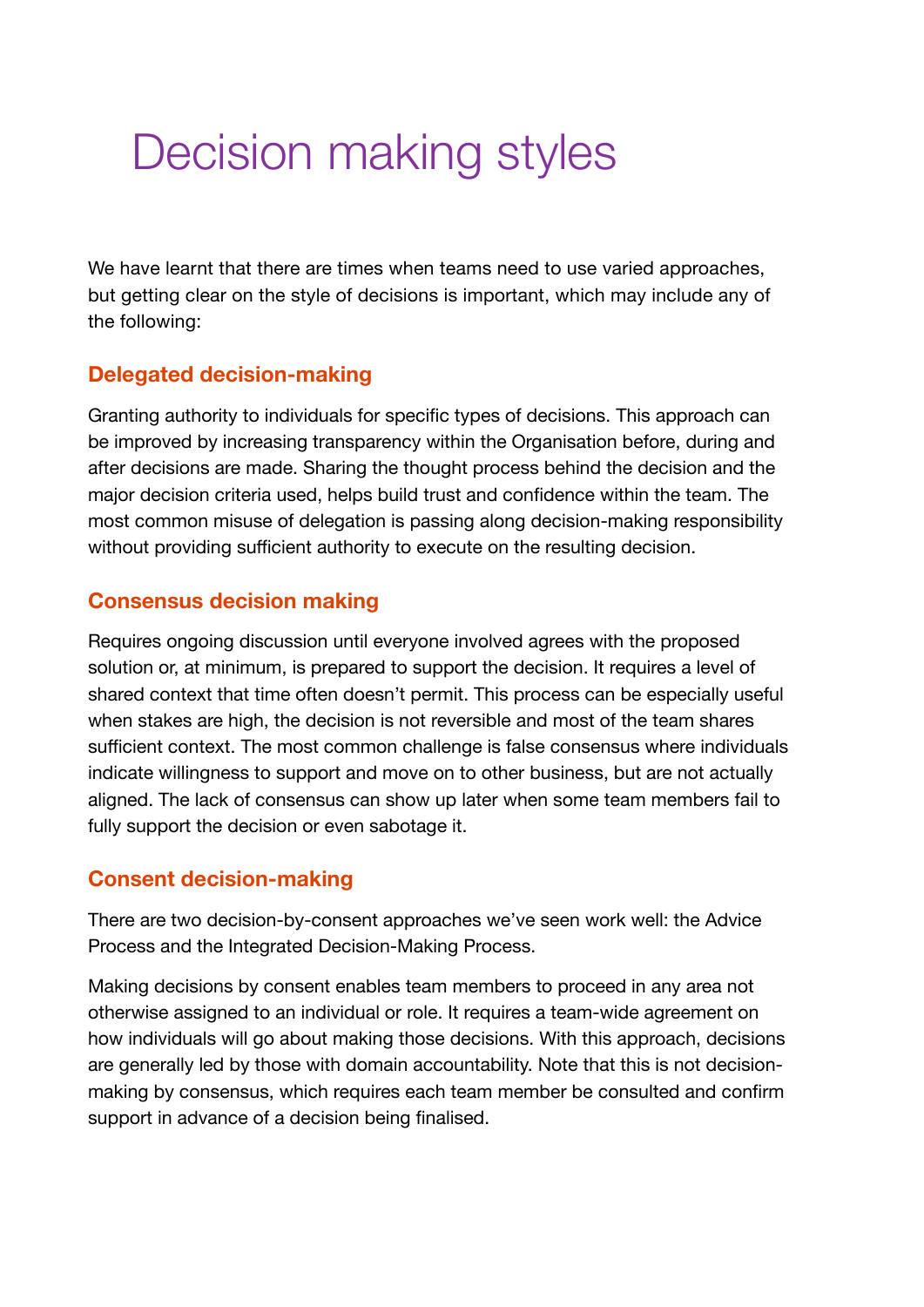### **Integrated decision making**

In comparison to the Advice Process, Integrated Decision-Making is a more structured approach. It's a tool normally used in a live meeting where everyone relevant to the decision is present.

Two key elements make Integrated Decision-Making powerful. First, whoever makes the first proposal becomes the proposal holder. Their job is now to on-board and integrate feedback from all other meeting participants. This process may result in a decision that diverges completely from the initial proposal.

Second, participants may only object to a proposal if they feel it will 'cause harm or move us backward.' Having a better idea is not a sufficient reason to object. This is where traditional consensus-based processes often fail. When individuals believe a better solution exists, the search for consensus can drag on endlessly. Integrated Decision-Making operates on the agile principle of 'good enough for now, safe enough to try.'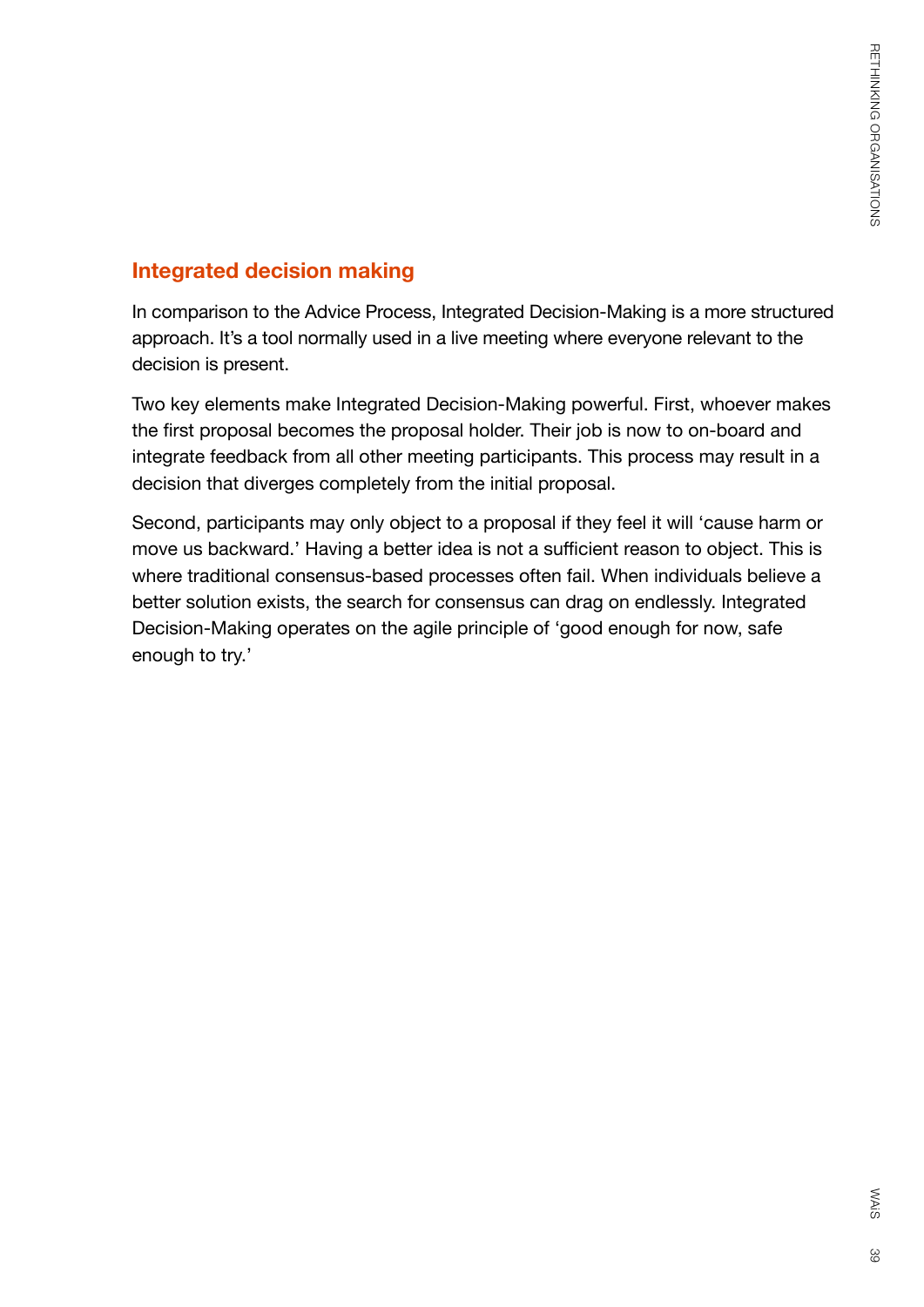#### **EXAMPLE**

### Self-managed teams

#### **Wellbeing teams**

Wellbeing teams are small, neighbourhood, self-managed teams inspired by Buurtzorg based in the UK. They work in local neighborhoods and deliver support to people in their own homes. Teams have up to 12 members and each team has a number of different roles. Examples include a recruitment coordinator who takes a role in recruiting new team members and a story teller who has the role of communication for the team, sharing stories and insights.

Each identified role has a different allocation of time to fulfill their role for the team alongside their role as a Support Worker.

Teams are supported by two coaches – a Practice Coach who takes the role of learning and development in typical originations and a Team Coach who has a focus on HR and employee relationships. The Coaches support a number of teams.

Teams have clear practices and approaches in how they pay attention to the health and wellbeing of their teams. Team gatherings are held weekly for two hours and the meetings have a process that checks in on each other and the people they support. It includes time to reflect, problem solve and agree actions to assist their progress and development. Alongside this all team members have a named Buddy – a colleague whose job is to support the onboarding and the ongoing development of the team members.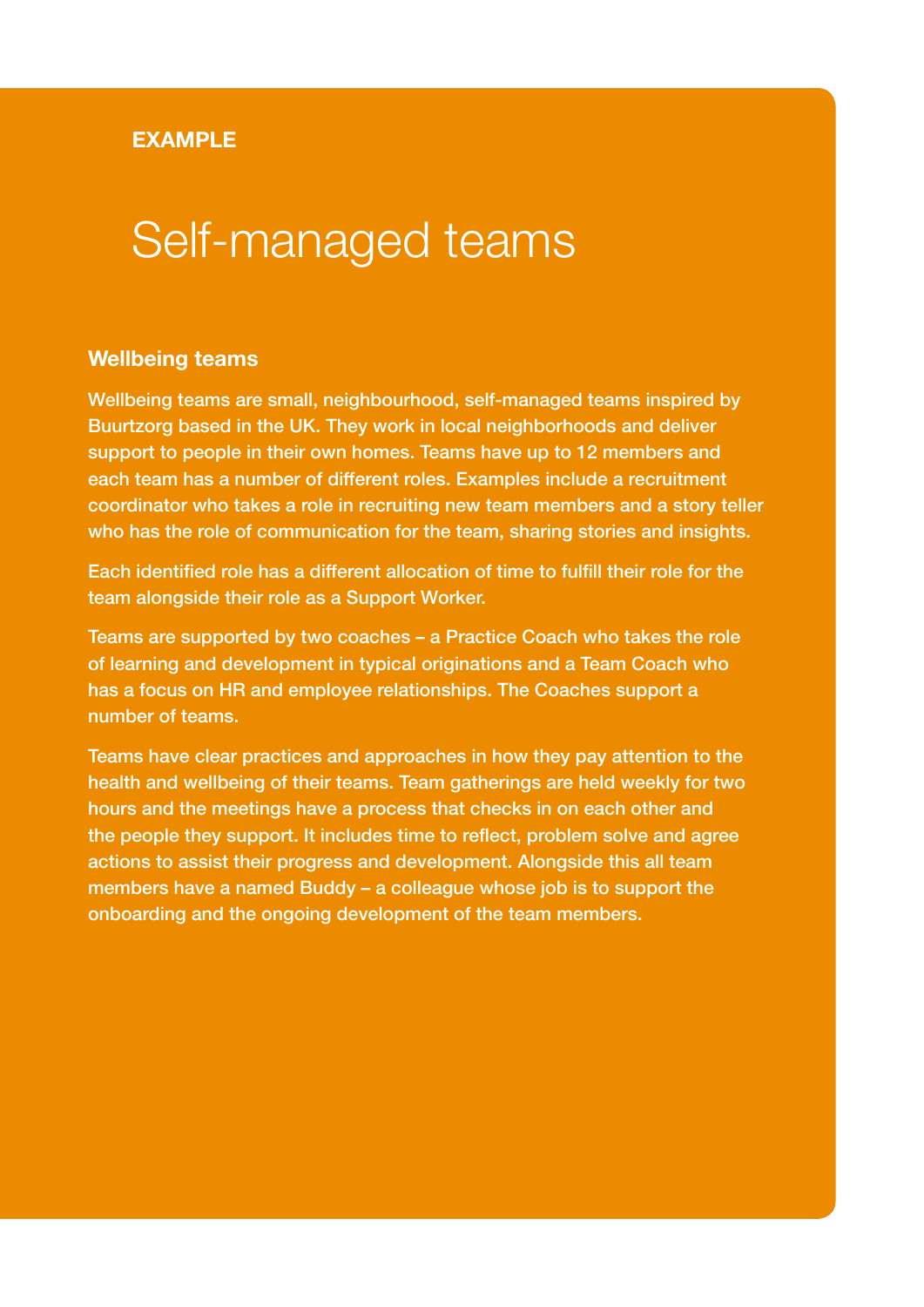# <span id="page-40-0"></span>How you might begin?

#### **Team development**

Supporting a team to establish its team agreement and development plan are a great foundation for all teams. Patrick Lencioni a leader in team development helps us to consider areas that healthy teams need to pay attention to including;

- Building trust amongst the team members, so there is no reason to feel unsafe
- Practicing robust conversation to work things out and not being fearful of conflict
- Active and public commitment from team members to the collective goal
- The ability of team members to hold each other to account for their contribution
- A clear understanding of the results and the aims of the team

#### **Team roles**

Exploring the kind of roles and functions the team as a whole need to support its growth, development and every day functioning is a useful starting point. Traditionally, these kinds of tasks are those often held by a Manager such as understanding and monitoring the budget, ensuring people know their roster or times / places of work, reflection and problem solving. How can team members take on these roles and what will it take for the team to understand what the person is responsible for?

#### **Team tasks**

Teams need time to be a team and in busy organisations this can be overlooked. Exploring ways for teams to be a team such as work on a shared goal, problem solving together or developing the practices needed to hold each other to account are approaches that all healthy teams need to develop. Teams defining a team goal and then working together to understand how to get closer can help build teams. A helpful question taken from the Deliberately Developmental Organisations is "What does this team not know how to do yet and how can we support each other to grow and develop into this"?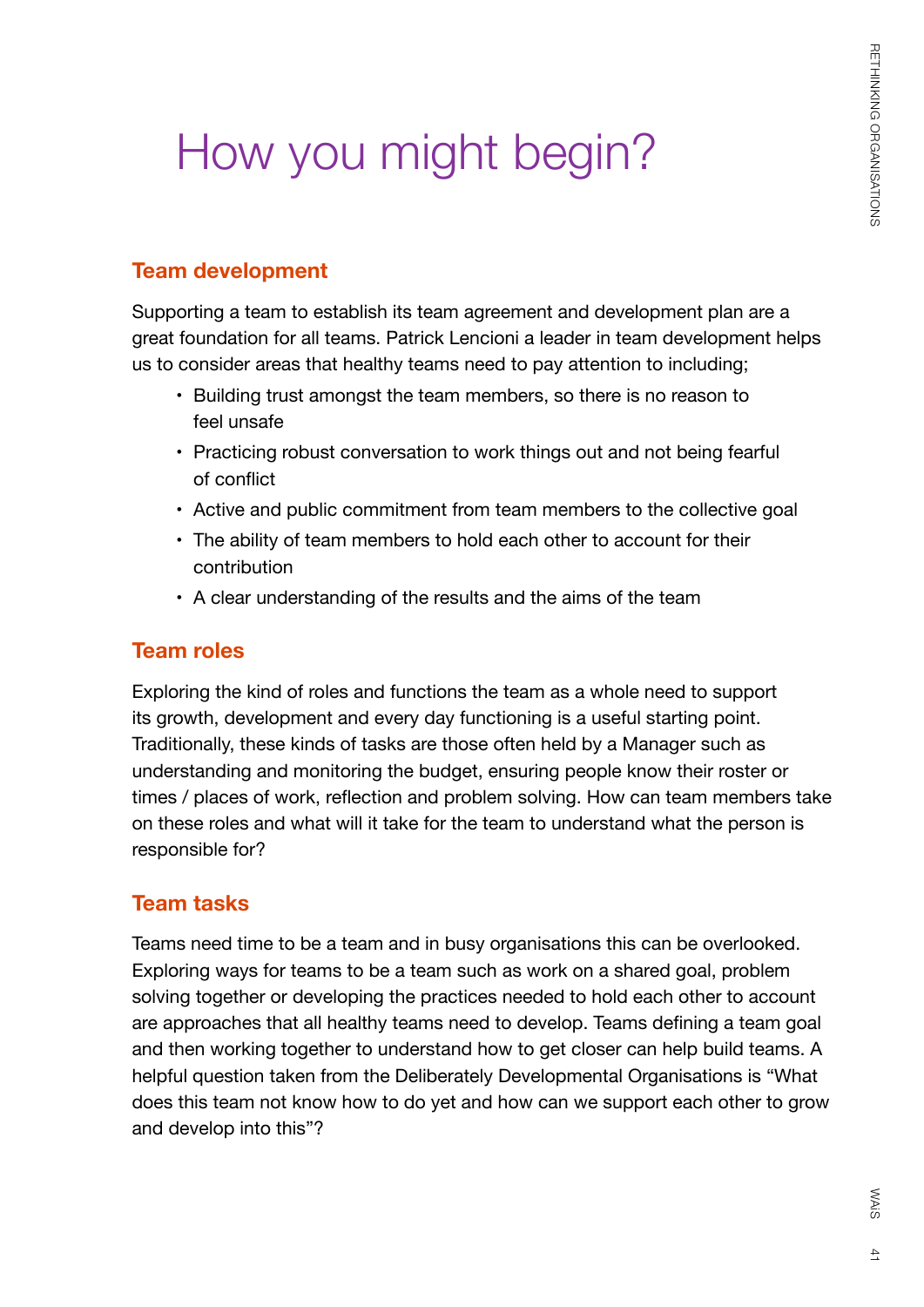### <span id="page-41-0"></span>Rethinking organisations examples

The Communication and Engagement Team at Avivo have been trialing selfmanagement. Three members became five and together they created their team agreement and drew on the [Superpowers](https://superpowers.sypartners.com/) approach. The tool helped the team members learn about their strengths and limitations individually, but also as a team – identifying the team's strengths and areas they need to develop into.

Together they defined the team roles necessary to support them as a team and they each self-selected a role they wanted to take on.

Natalie explains, 'the process we took to develop our team agreement was a little different but definitely worth it. We chose to lock ourselves away in a hotel room for 24 hours and created our agreement – we debated our purpose and our priorities; we also agreed how we would make decisions and tested this out on some scenarios we had previously faced. Once we were clear on what each of us brings to the team – we were able to select the work that we think plays to our strengths and identify where each of us needed support.

We have developed our roles based on our contributions so we now have a creative advisor, an experience advisor, a strategic advisor, a involvement advisor and our campaign advisor – all new roles based on who we are. It has been such a liberating process – our team is strong and our outcomes are publicly shared for the whole organisation to see!'

Accessability CEO Graeme has been exploring what it means to be a great executive team. Graeme is curious about the need for a CEO, 'Accessability runs the way it does because of the contributions of all of the team – not just the CEO. I wonder what the impact would be if we didn't have my role as the appointed leader, but that we are a leadership team, we are responsible as a team – we make up a much bigger contribution together than alone'.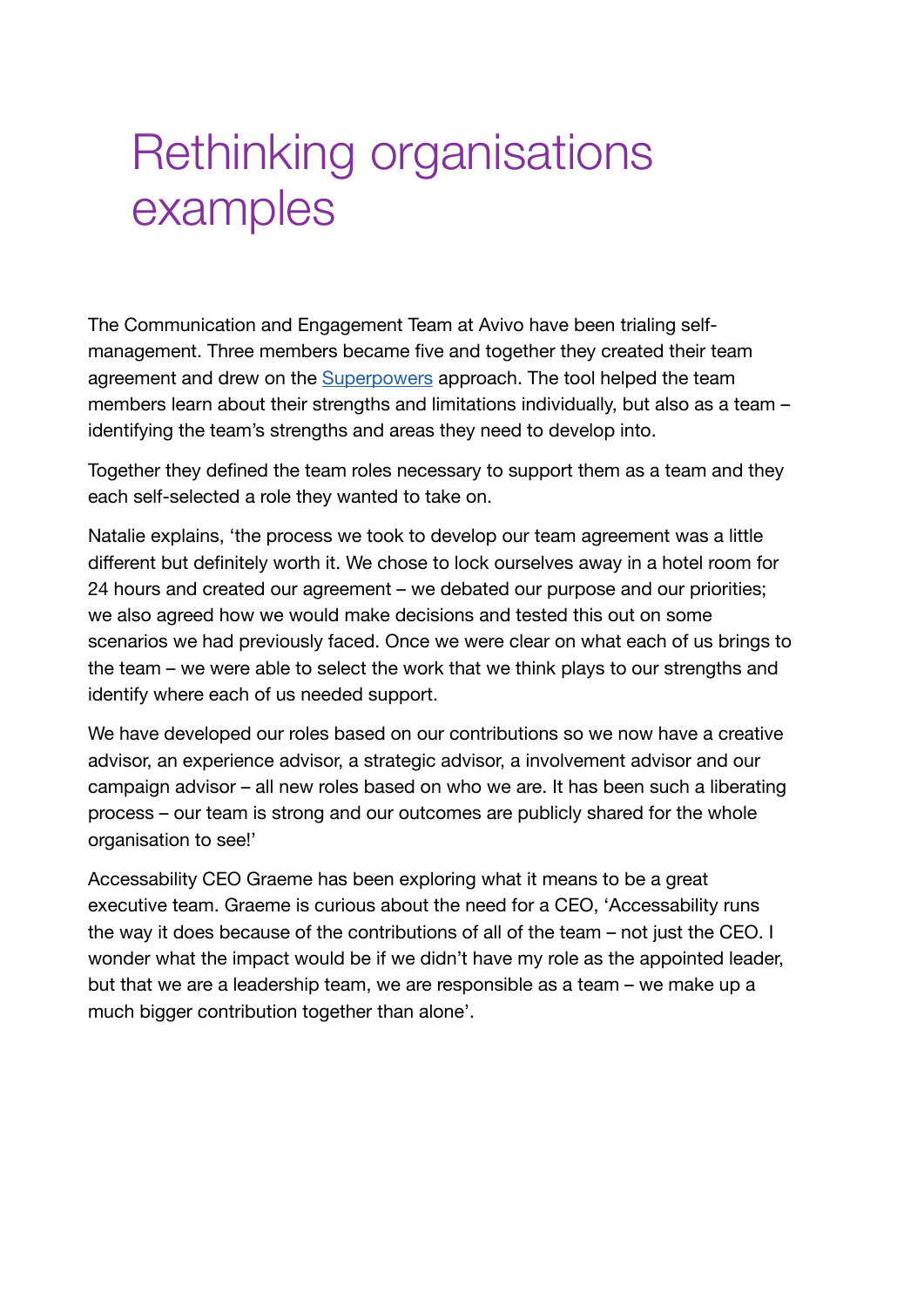# <span id="page-42-0"></span>**Concluding reflections**

Rethinking Organisations challenged participants to explore, challenge, and grow opportunities for both themselves and their organisations. Overall, the feedback from the program was very positive, and there is a lot to learn from:

#### **Personal learning outcomes reflections included:**

- 'To move mountains we must start by moving stones'.
- The journey never ends, it shapes and grows into what it's going to be.
- A very different way of organisational development that just feels more 'human'
- We are mostly facing the same challenges in the sector and have a genuine interest in wanting to improve organisational culture.
- That it is acceptable to trust teams to operate under their own steam without my constant control
- That reinventing organisations is hard work! And that there is no magic formula for doing so!!

### **Overall organisational learning outcomes reflections included:**

- That the work is in supporting human to human relationships, fostering trust in each other. The 'fluffy stuff' is the important stuff.
- Individual's intrinsic motivation to be adaptable and embrace new ways of thinking and working is necessary to move forward. Not everyone can feel comfortable with this. We need to be kind to one another.
- That there are many different elements of self-management and there is no one path/approach/method. That time needs to be dedicated to achieving the change and to keeping it on track
- That more work can be managed when there is trust that teams are operating within the scope of the organisations value and expectations with limited facilitation.

Alison, Finance Business Partner at Avivo, shared this comprehensive reflection which she titled 'a back-office perspective';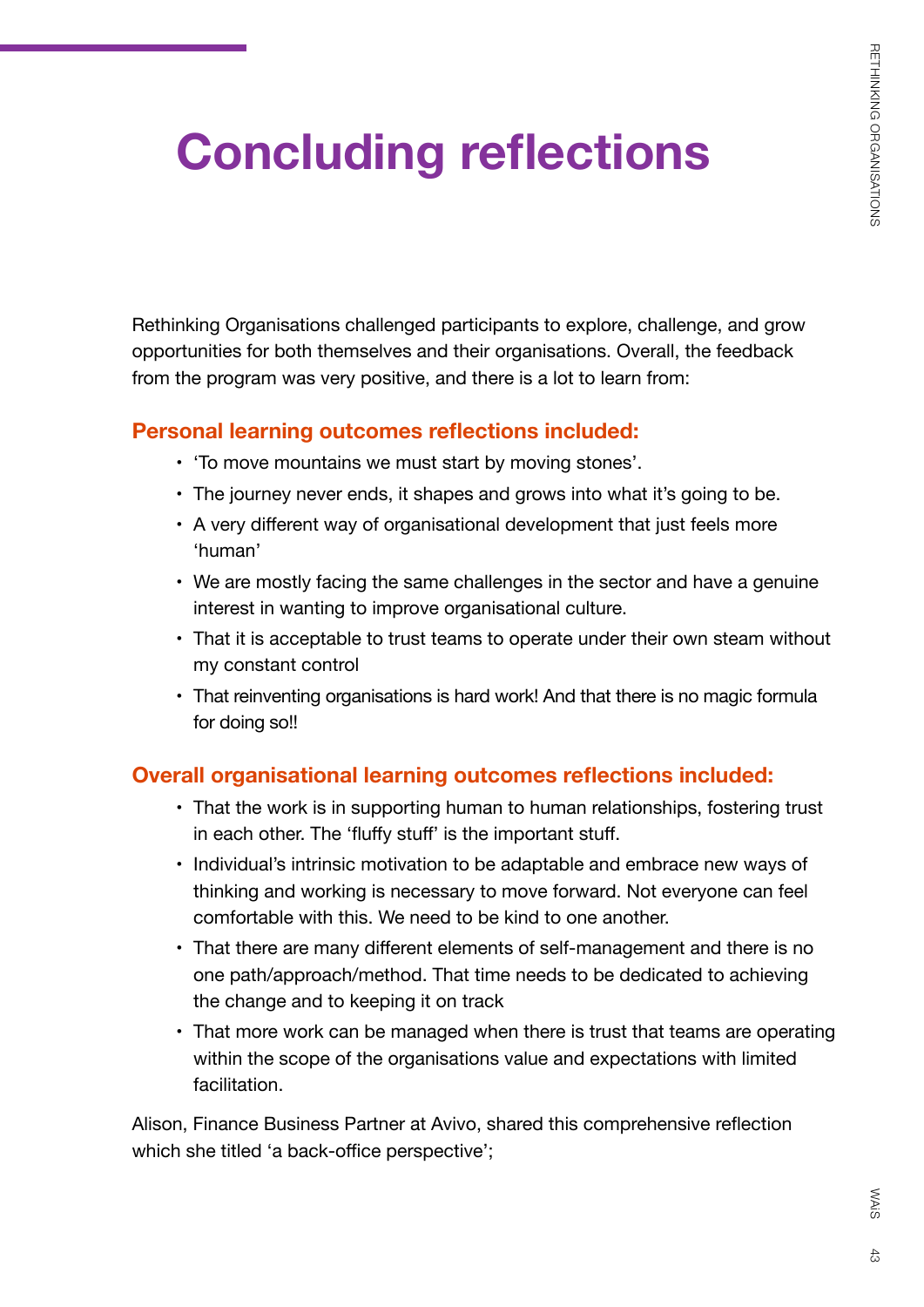When I was recruited, the people who interviewed me talked a lot about the current re-organisation within Avivo and how important this was to the business, but once in my position, my colleagues in the finance team did not seem particularly engaged with the change.

I realised that the whole team needed to get on board and felt that participation in the WAIS project would improve my understanding of self-management, provide me with real life examples and models and inspire me to influence my colleagues and my organisation. The project did this and more.

I was called to share my experiences of the project with my back-office colleagues in finance, IT and office services. In preparing my presentation, I realised that there was so much that I had learnt, so many interacting facets of self-management, so many insights, that I found it impossible to pick out three/four top items to share. So, I made up a pack of cards, each one bearing a few notes about some aspect of my insights from the project and invited my audience to pull out one card at a time, and I shared about the topic on that card.

This demonstrated how many different facets there were, how they interlinked/ overlapped with each other, how diverse the topic is. It also gave me the chance to show my passion, how there is no one clear defined approach, and how I was still on the journey of discovery, development and learning.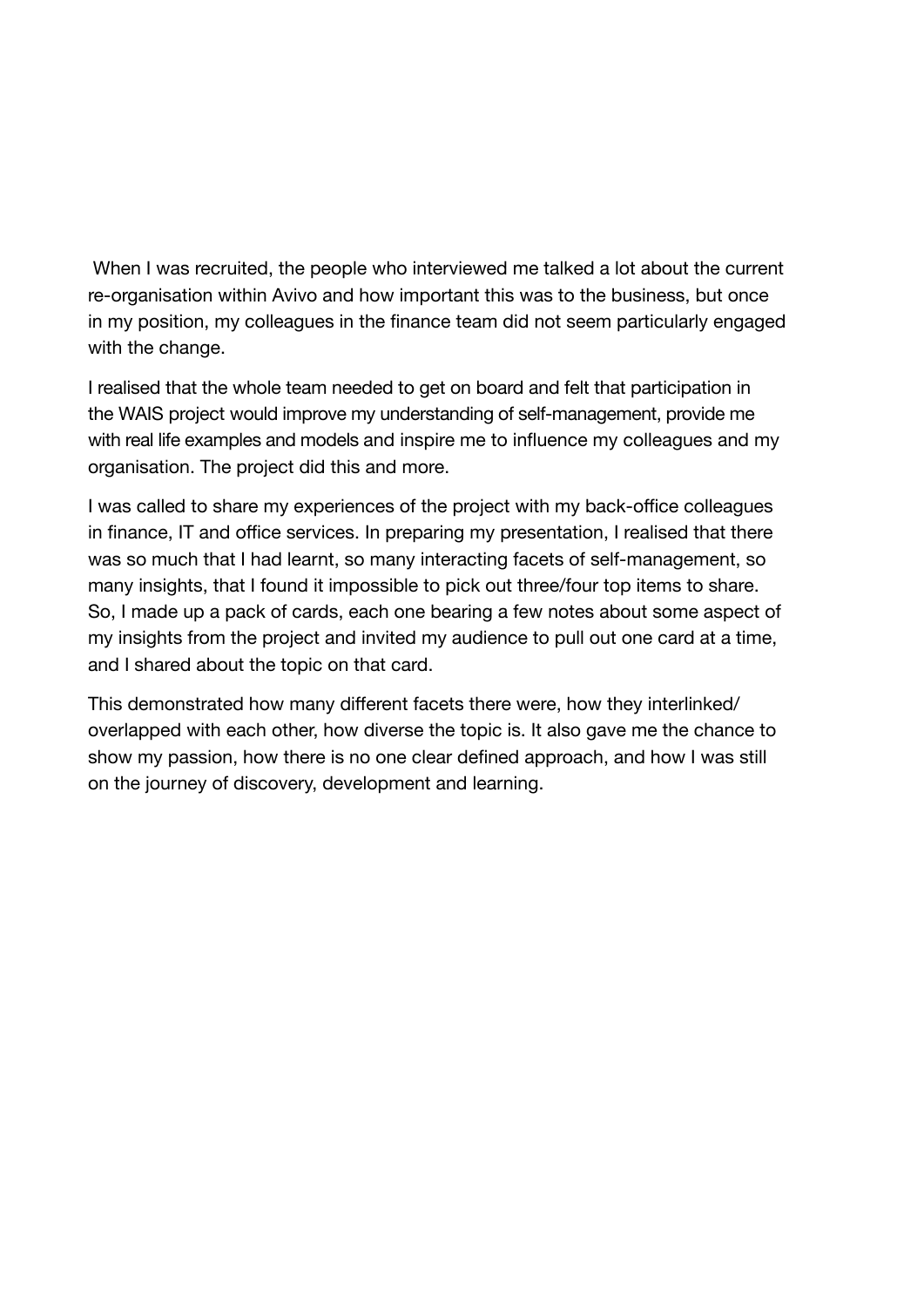### **Now a little further along the path, I feel a little more able to identify the really key learnings that have stayed with me:**

- You need to lay the foundations in the form of the underlying principles of self-management e.g. citizenship and what that means, the organisation's values and how that aligns with/supports self-management
- It takes time to convince people to join you on the journey different people engage in different ways, are inspired by different things, and take varying amounts of time and evidence before they get on board.
- It's a journey of faith. You have to take the plunge before you can see the results. But we can see that it works from the organisations around us who have made it work
- It takes time to make it happen and to keep it on track. Talking with colleagues about how they feel and how we work together is so important, and spending time on the 'fluffy stuff' saves time later on.

The part of the journey that I am now on is working on systems to dismantle the command and control structures and to deliver appropriate financial information to our front-line staff – considering new IT systems, revising the delegations matrix etc.

I'm very grateful for the opportunity to participate in the WAiS project and look forward to continuing on the self-management journey with my colleagues.

The long-term success of this programme is yet to be known – what we do know is that challenging well-entrenched paradigms of organisations can't happen over night. We also know that we need to do this work if we truly believe that it's in service of supporting the Human Services sector to create the conditions for both the people we support, and those whose vocation is to provide support, to equally thrive.